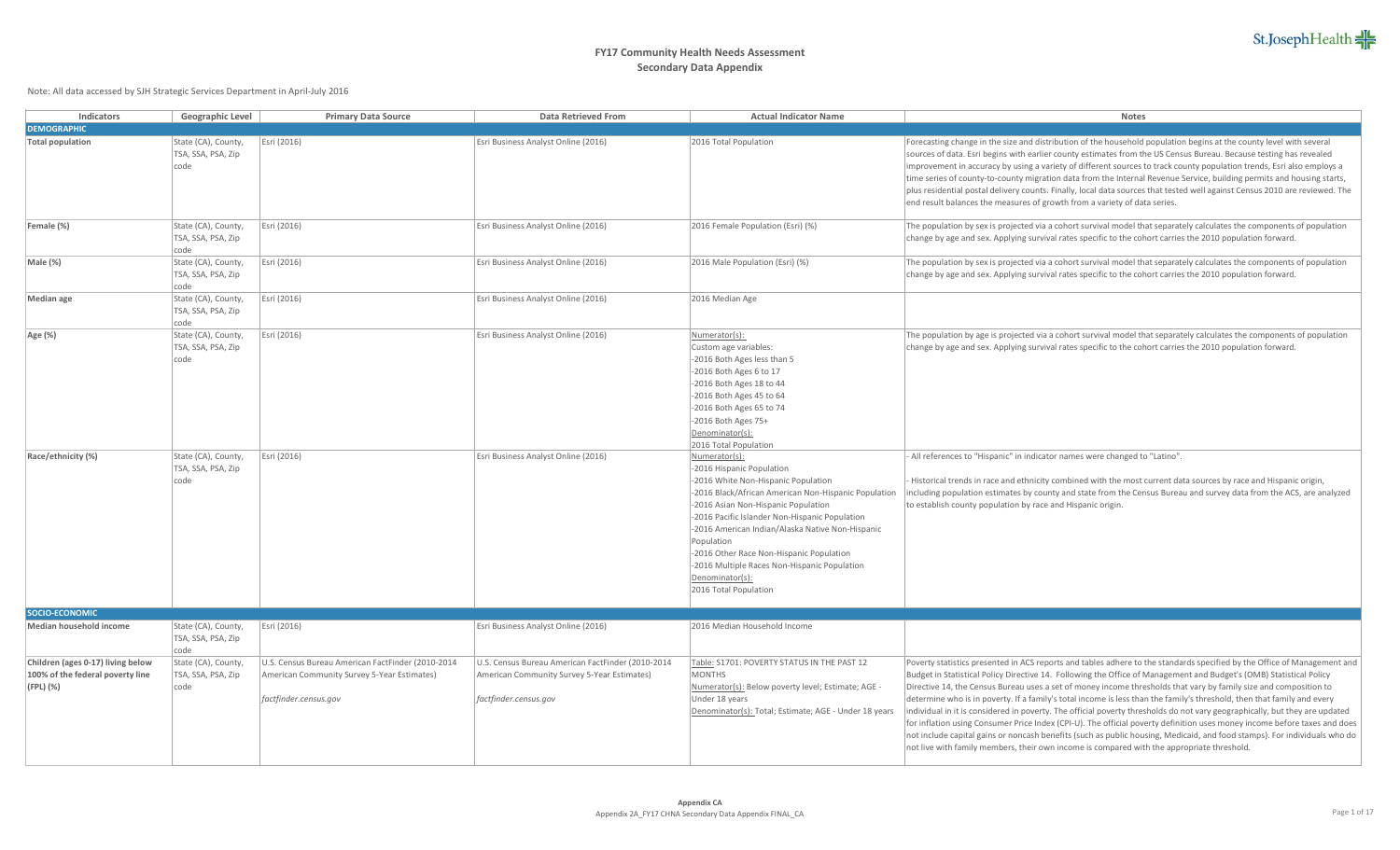| Indicators                                                             | Geographic Level                                  | <b>Primary Data Source</b>                                                                                                | Data Retrieved From                                                                                                       | <b>Actual Indicator Name</b>                                                                                                                                                                                                                                                                                                                                                                                                                        | Notes                                                                                                                                                                                                                                                                                                                                                                                                                                                                                                                                                                                                                                                                                                                                                                                                                                                                                                                                                                                                                                                                                                                                                                                                                                                                                                                                                                                                                                                                                                                                                                                                                                                                                                                                                                                                                                                                                                                                                                                                                                                                                                                                                                                                                                                                                                                                                                                                                                                                                                                                                                                                          |
|------------------------------------------------------------------------|---------------------------------------------------|---------------------------------------------------------------------------------------------------------------------------|---------------------------------------------------------------------------------------------------------------------------|-----------------------------------------------------------------------------------------------------------------------------------------------------------------------------------------------------------------------------------------------------------------------------------------------------------------------------------------------------------------------------------------------------------------------------------------------------|----------------------------------------------------------------------------------------------------------------------------------------------------------------------------------------------------------------------------------------------------------------------------------------------------------------------------------------------------------------------------------------------------------------------------------------------------------------------------------------------------------------------------------------------------------------------------------------------------------------------------------------------------------------------------------------------------------------------------------------------------------------------------------------------------------------------------------------------------------------------------------------------------------------------------------------------------------------------------------------------------------------------------------------------------------------------------------------------------------------------------------------------------------------------------------------------------------------------------------------------------------------------------------------------------------------------------------------------------------------------------------------------------------------------------------------------------------------------------------------------------------------------------------------------------------------------------------------------------------------------------------------------------------------------------------------------------------------------------------------------------------------------------------------------------------------------------------------------------------------------------------------------------------------------------------------------------------------------------------------------------------------------------------------------------------------------------------------------------------------------------------------------------------------------------------------------------------------------------------------------------------------------------------------------------------------------------------------------------------------------------------------------------------------------------------------------------------------------------------------------------------------------------------------------------------------------------------------------------------------|
| Older adults (ages 65+) living below<br>100% of the FPL (%)            | State (CA), County,<br>TSA, SSA, PSA, Zip<br>code | U.S. Census Bureau American FactFinder (2010-2014<br>American Community Survey 5-Year Estimates)<br>factfinder.census.gov | U.S. Census Bureau American FactFinder (2010-2014<br>American Community Survey 5-Year Estimates)<br>factfinder.census.gov | Table: S1701: POVERTY STATUS IN THE PAST 12<br><b>MONTHS</b><br>Numerator(s): Below poverty level; Estimate; AGE - 65<br>vears and over<br>Denominator(s): Total; Estimate; AGE - 65 years and<br>lover                                                                                                                                                                                                                                             | Poverty statistics presented in ACS reports and tables adhere to the standards specified by the Office of Management and<br>Budget in Statistical Policy Directive 14. Following the Office of Management and Budget's (OMB) Statistical Policy<br>Directive 14, the Census Bureau uses a set of money income thresholds that vary by family size and composition to<br>determine who is in poverty. If a family's total income is less than the family's threshold, then that family and every<br>individual in it is considered in poverty. The official poverty thresholds do not vary geographically, but they are updated<br>for inflation using Consumer Price Index (CPI-U). The official poverty definition uses money income before taxes and does<br>not include capital gains or noncash benefits (such as public housing, Medicaid, and food stamps). For individuals who do<br>not live with family members, their own income is compared with the appropriate threshold.                                                                                                                                                                                                                                                                                                                                                                                                                                                                                                                                                                                                                                                                                                                                                                                                                                                                                                                                                                                                                                                                                                                                                                                                                                                                                                                                                                                                                                                                                                                                                                                                                         |
| Households living below 100% of the State (CA), County,<br>$ FPL(\%) $ | TSA, SSA, PSA, Zip<br>code                        | U.S. Census Bureau American FactFinder (2010-2014<br>American Community Survey 5-Year Estimates)<br>factfinder.census.gov | U.S. Census Bureau American FactFinder (2010-2014<br>American Community Survey 5-Year Estimates)<br>factfinder.census.gov | FAMILIES IN THE PAST 12 MONTHS<br>Numerator(s) Sum of:<br>Estimate; Total: - Under .50<br>Estimate; Total: - .50 to .74<br>Estimate; Total: - .75 to .99<br>Denominator(s): Estimate; Total:                                                                                                                                                                                                                                                        | Table: B17026: RATIO OF INCOME TO POVERTY LEVEL OF - Universe = Families (A group of two or more people who reside together and who are related by birth, marriage, or<br>adoption)<br>Poverty statistics presented in ACS reports and tables adhere to the standards specified by the Office of Management<br>and Budget in Statistical Policy Directive 14. Following the Office of Management and Budget's (OMB) Statistical Policy<br>Directive 14, the Census Bureau uses a set of money income thresholds that vary by family size and composition to<br>determine who is in poverty. If a family's total income is less than the family's threshold, then that family and every<br>individual in it is considered in poverty. The official poverty thresholds do not vary geographically, but they are updated<br>for inflation using Consumer Price Index (CPI-U). The official poverty definition uses money income before taxes and does<br>not include capital gains or noncash benefits (such as public housing, Medicaid, and food stamps). For individuals who do<br>not live with family members, their own income is compared with the appropriate threshold.<br>- The ratio of income to poverty is a family's or person's income divided by their poverty threshold. Income-to-poverty<br>ratio categories represent variations of the poverty level. Frequently-used ratios include: Ratios below 1.00 (below 100<br>percent of poverty) are below the official poverty definition, while ratios of 1.00 or greater (100 percent of poverty or<br>greater) indicate income above the poverty level. Ratios below 0.50 (50 percent of poverty, that is, income less than half<br>of the poverty threshold) have sometimes been described as "severe poverty", while those with ratios at/or above 1.00<br>percent by less than 1.25 percent have been described as "near poverty".<br>- A family includes a householder and one or more people living in the same household who are related to the<br>householder by birth, marriage, or adoption. All people in a household who are related to the householder are regarded<br>as members of his or her family. A family household may contain people not related to the householder, but those people<br>are not included as part of the householder's family. Thus, the number of family households is equal to the number of<br>families, but family households may include more members than do families. Not all households contain families since a<br>household may comprise a group of unrelated people or one person living alone. |
| Households living below 200% of the State (CA), County,<br>FPL(%)      | TSA, SSA, PSA, Zip<br>code                        | U.S. Census Bureau American FactFinder, 2010 - 2014<br>(2014 ACS 5-year estimates)<br>(factfinder.census.gov)             | U.S. Census Bureau American FactFinder, 2010 - 2014<br>(2014 ACS 5-year estimates)<br>(factfinder.census.gov)             | Table: B17026: RATIO OF INCOME TO POVERTY LEVEL OF<br><b>FAMILIES IN THE PAST 12 MONTHS</b><br>Numerator(s) Sum of:<br>- Estimate; Total: - Under .50<br>- Estimate; Total: - .50 to .74<br>- Estimate; Total: - .75 to .99<br>Estimate; Total: - 1.00 to 1.24<br>Estimate; Total: - 1.25 to 1.49<br>Estimate; Total: - 1.50 to 1.74<br>- Estimate; Total: - 1.75 to 1.84<br>Estimate; Total: - 1.85 to 1.99<br>Denominator(s):<br>Estimate; Total: |                                                                                                                                                                                                                                                                                                                                                                                                                                                                                                                                                                                                                                                                                                                                                                                                                                                                                                                                                                                                                                                                                                                                                                                                                                                                                                                                                                                                                                                                                                                                                                                                                                                                                                                                                                                                                                                                                                                                                                                                                                                                                                                                                                                                                                                                                                                                                                                                                                                                                                                                                                                                                |
| Unemployment rate (%)                                                  | State (CA), County,<br>TSA, SSA, PSA, Zip<br>code | U.S. Census Bureau American FactFinder, 2010 - 2014<br>(2014 ACS 5-year estimates)<br>(factfinder.census.gov)             | U.S. Census Bureau American FactFinder (2010-2014<br>American Community Survey 5-Year Estimates)<br>factfinder.census.gov | Table: B23025: EMPLOYMENT STATUS FOR THE<br>POPULATION 16 YEARS AND OVER<br>Numerator(s): Estimate; In labor force: - Civilian labor<br>force: - Unemployed<br>Denominator(s): Estimate; In labor force: - Civilian labor<br>force:                                                                                                                                                                                                                 | All civilians 16 years old and over are classified as unemployed if they (1) were neither "at work" nor "with a job but not<br>at work" during the reference week, and (2) were actively looking for work during the last 4 weeks, and (3) were available<br>to accept a job. Also included as unemployed are civilians who did not work at all during the reference week, were waiting<br>to be called back to a job from which they had been laid off, and were available for work except for temporary illness.                                                                                                                                                                                                                                                                                                                                                                                                                                                                                                                                                                                                                                                                                                                                                                                                                                                                                                                                                                                                                                                                                                                                                                                                                                                                                                                                                                                                                                                                                                                                                                                                                                                                                                                                                                                                                                                                                                                                                                                                                                                                                             |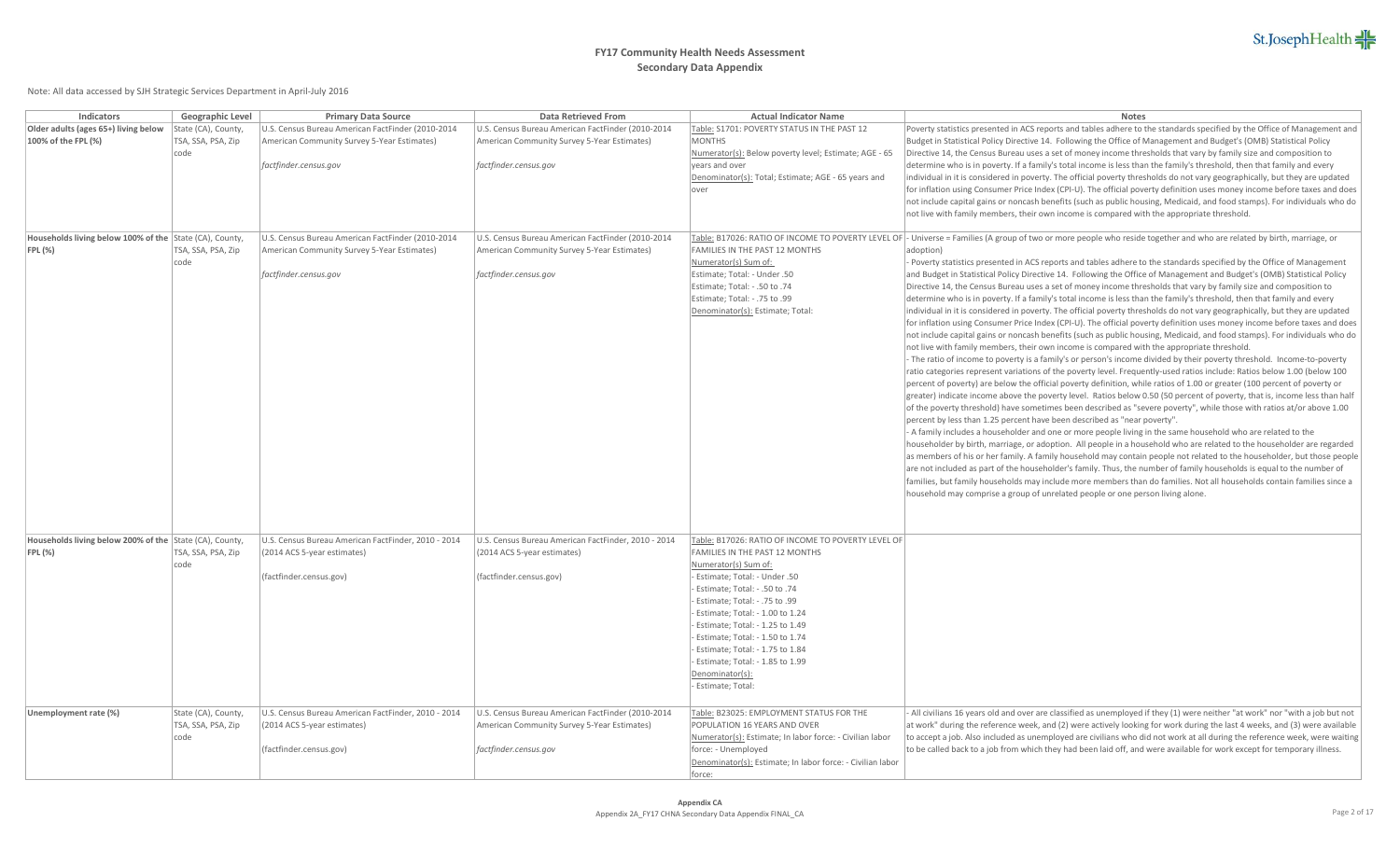# **FY17 Community Health Needs Assessment Secondary Data Appendix**

| Indicators                           | Geographic Level    | <b>Primary Data Source</b>                          | Data Retrieved From                                                                                                                                                   | <b>Actual Indicator Name</b>                                                                | <b>Notes</b>                                                                                                                                                           |
|--------------------------------------|---------------------|-----------------------------------------------------|-----------------------------------------------------------------------------------------------------------------------------------------------------------------------|---------------------------------------------------------------------------------------------|------------------------------------------------------------------------------------------------------------------------------------------------------------------------|
| Population ages 25+ with less than   | State (CA), County, | U.S. Census Bureau American FactFinder, 2010 - 2014 | U.S. Census Bureau American FactFinder (2010-2014                                                                                                                     | Table: DP02: SELECTED SOCIAL CHARACTERISTICS IN THE                                         |                                                                                                                                                                        |
| high school diploma (%)              | TSA, SSA, PSA, Zip  | (2014 ACS 5-year estimates)                         | American Community Survey 5-Year Estimates)                                                                                                                           | <b>UNITED STATES</b>                                                                        |                                                                                                                                                                        |
|                                      | code                |                                                     |                                                                                                                                                                       | Numerator(s) Sum of:                                                                        |                                                                                                                                                                        |
|                                      |                     | (factfinder.census.gov)                             | factfinder.census.gov                                                                                                                                                 | - Estimate; EDUCATIONAL ATTAINMENT - Population 25                                          |                                                                                                                                                                        |
|                                      |                     |                                                     |                                                                                                                                                                       | years and over - Less than 9th grade                                                        |                                                                                                                                                                        |
|                                      |                     |                                                     |                                                                                                                                                                       | Estimate; EDUCATIONAL ATTAINMENT - Population 25                                            |                                                                                                                                                                        |
|                                      |                     |                                                     |                                                                                                                                                                       | years and over - 9th to 12th grade, no diploma                                              |                                                                                                                                                                        |
|                                      |                     |                                                     |                                                                                                                                                                       | Denominator(s): Estimate; EDUCATIONAL ATTAINMENT                                            |                                                                                                                                                                        |
|                                      |                     |                                                     |                                                                                                                                                                       | Population 25 years and over                                                                |                                                                                                                                                                        |
|                                      |                     |                                                     |                                                                                                                                                                       |                                                                                             |                                                                                                                                                                        |
|                                      |                     |                                                     |                                                                                                                                                                       |                                                                                             |                                                                                                                                                                        |
| Gini coefficient (measure of income  |                     |                                                     | State (CA), County, Zip California Health Interview Survey-Neighborhood Edition California Health Interview Survey-Neighborhood Edition Income Inequality (GINI) (0+) |                                                                                             | The Gini coefficient measures the income distribution of an area's residents. A Gini coefficient of zero expresses perfect                                             |
| inequality)                          | code                | $-2014$                                             | $-2014$                                                                                                                                                               |                                                                                             | equality, where, for example, everyone has the same income. A Gini coefficient of 1 (or 100%) expresses maximal                                                        |
|                                      |                     |                                                     |                                                                                                                                                                       |                                                                                             | inequality among values (e.g., for a large number of people, only one person has all the income or consumption, and all                                                |
|                                      |                     |                                                     |                                                                                                                                                                       |                                                                                             |                                                                                                                                                                        |
| Low-income food insecurity (ages     | State (CA), County, |                                                     | California Health Interview Survey-Neighborhood Edition California Health Interview Survey-Neighborhood Edition Low-Income food insecurity (18+)                      |                                                                                             | others have none)<br>Provides information on whether the respondent has consistent ability to afford enough food. Asked of adults ages 18+                             |
|                                      |                     |                                                     |                                                                                                                                                                       |                                                                                             |                                                                                                                                                                        |
| $18+$                                | TSA, SSA, PSA, Zip  | $-2014$                                             | $-2014$                                                                                                                                                               |                                                                                             | with an income < 200% FPL. Those not asked are considered to be food secure.                                                                                           |
|                                      | code                |                                                     |                                                                                                                                                                       |                                                                                             |                                                                                                                                                                        |
| Population enrolled in Medi-Cal (%)  | State (CA), County, | U.S. Census Bureau American FactFinder (2010-2014   | U.S. Census Bureau American FactFinder (2010-2014                                                                                                                     | Table: S2701: HEALTH INSURANCE COVERAGE STATUS                                              | Universe: Total civilian noninstitutionalized population                                                                                                               |
|                                      | TSA, SSA, PSA, Zip  | American Community Survey 5-Year Estimates)         | American Community Survey 5-Year Estimates)                                                                                                                           | Numerator(s):                                                                               | Medicaid or other means-tested public coverage = coverage through Medicaid, Medical Assistance, or any kind of                                                         |
|                                      | code                |                                                     |                                                                                                                                                                       | Number Insured by Coverage Type; Estimate; HEALTH                                           | government-assistance plan for those with low incomes or a disability                                                                                                  |
|                                      |                     | factfinder.census.gov                               | factfinder.census.gov                                                                                                                                                 | COVERAGE BY TYPE - Medicaid/means-tested public                                             |                                                                                                                                                                        |
|                                      |                     |                                                     |                                                                                                                                                                       | coverage                                                                                    |                                                                                                                                                                        |
|                                      |                     |                                                     |                                                                                                                                                                       | Denominator(s): Total; Estimate; Total civilian                                             |                                                                                                                                                                        |
|                                      |                     |                                                     |                                                                                                                                                                       | noninstitutionalized population                                                             |                                                                                                                                                                        |
|                                      |                     |                                                     |                                                                                                                                                                       |                                                                                             |                                                                                                                                                                        |
| Language spoken at home (%)          | State (CA), County, | U.S. Census Bureau American FactFinder (2010-2014   | U.S. Census Bureau American FactFinder (2010-2014                                                                                                                     |                                                                                             | Table: B16001: LANGUAGE SPOKEN AT HOME BY ABILITY The language currently used by respondents at home, either "English only" or a non-English language which is used in |
| <b>Only English</b>                  | TSA, SSA, PSA, Zip  | American Community Survey 5-Year Estimates)         | American Community Survey 5-Year Estimates)                                                                                                                           | TO SPEAK ENGLISH FOR THE POPULATION 5 YEARS AND addition to English or in place of English. |                                                                                                                                                                        |
|                                      | code                |                                                     |                                                                                                                                                                       | <b>OVER</b>                                                                                 |                                                                                                                                                                        |
|                                      |                     | factfinder.census.gov                               | factfinder.census.gov                                                                                                                                                 | Numerator(s):                                                                               |                                                                                                                                                                        |
|                                      |                     |                                                     |                                                                                                                                                                       | Estimate; Total: - Speak only English                                                       |                                                                                                                                                                        |
|                                      |                     |                                                     |                                                                                                                                                                       | Denominator(s):                                                                             |                                                                                                                                                                        |
|                                      |                     |                                                     |                                                                                                                                                                       | Estimate; Total:                                                                            |                                                                                                                                                                        |
| Language spoken at home - other      |                     |                                                     | U.S. Census Bureau American FactFinder (2010-2014                                                                                                                     |                                                                                             | Universe: Population 5 years and over                                                                                                                                  |
| than English and speaks English less |                     |                                                     | American Community Survey 5-Year Estimates)                                                                                                                           |                                                                                             | Methodology: In accordance to the language requirement for 501r for financial assistance policy plan language                                                          |
| than "very well" (%)                 |                     |                                                     |                                                                                                                                                                       |                                                                                             | summary translation, languages with a threshold of 1,000 individuals or more of the respective ministries' total service                                               |
|                                      |                     |                                                     | factfinder.census.gov                                                                                                                                                 |                                                                                             | area who speak a language other than English and speaks English less than "very well" at home are listed as a separate                                                 |
|                                      |                     |                                                     |                                                                                                                                                                       |                                                                                             | language group. Any language in which less than 1,000 individuals spoke a language other than English at home and                                                      |
|                                      |                     |                                                     |                                                                                                                                                                       |                                                                                             | spoke English less than "very well" that did not meet the threshold was added into the "Other languages" group. The top                                                |
|                                      |                     |                                                     |                                                                                                                                                                       |                                                                                             | three highest language groups that did not meet the threshold have been outlined in the footnote.                                                                      |
|                                      |                     |                                                     |                                                                                                                                                                       |                                                                                             | More information regarding the 39 language groups may be found here:                                                                                                   |
|                                      |                     |                                                     |                                                                                                                                                                       |                                                                                             |                                                                                                                                                                        |
|                                      |                     |                                                     |                                                                                                                                                                       |                                                                                             | http://www.census.gov/topics/population/language-use/about.html                                                                                                        |
|                                      |                     |                                                     |                                                                                                                                                                       |                                                                                             |                                                                                                                                                                        |
|                                      |                     |                                                     |                                                                                                                                                                       |                                                                                             |                                                                                                                                                                        |
|                                      |                     |                                                     |                                                                                                                                                                       |                                                                                             | $\overline{\phantom{a}}$<br>$\overline{\phantom{a}}$                                                                                                                   |
|                                      |                     |                                                     |                                                                                                                                                                       |                                                                                             |                                                                                                                                                                        |
|                                      |                     |                                                     |                                                                                                                                                                       |                                                                                             | Language Groups<br>Language Code List                                                                                                                                  |
|                                      |                     |                                                     |                                                                                                                                                                       |                                                                                             |                                                                                                                                                                        |
|                                      |                     |                                                     |                                                                                                                                                                       |                                                                                             |                                                                                                                                                                        |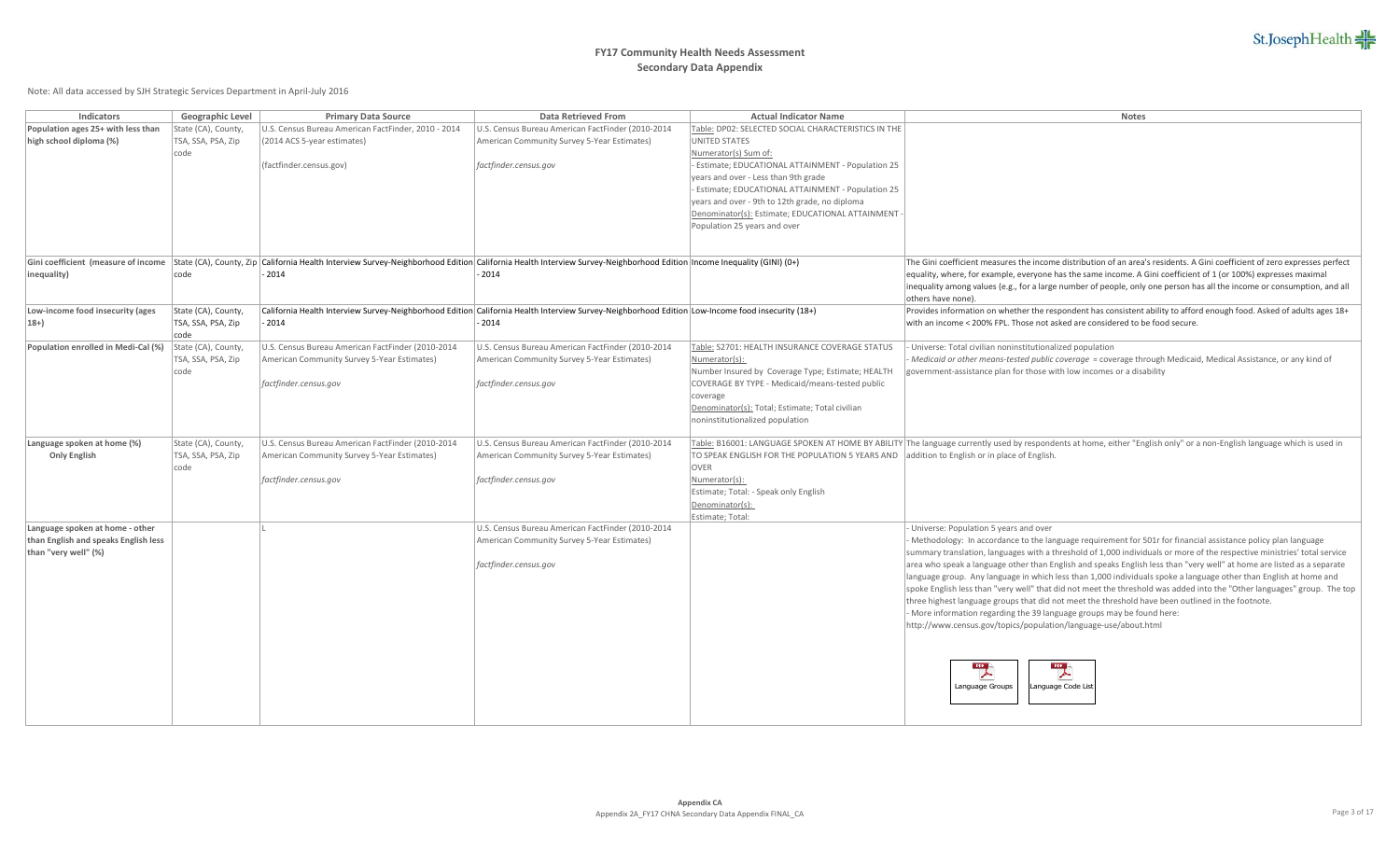

| Indicators                 | Geographic Level                          | <b>Primary Data Source</b>                        | Data Retrieved From                               | <b>Actual Indicator Name</b>                                                                | Notes                                                                                                                           |
|----------------------------|-------------------------------------------|---------------------------------------------------|---------------------------------------------------|---------------------------------------------------------------------------------------------|---------------------------------------------------------------------------------------------------------------------------------|
| Spanish                    | State (CA), County,                       | U.S. Census Bureau American FactFinder (2010-2014 | U.S. Census Bureau American FactFinder (2010-2014 | Table: B16001: LANGUAGE SPOKEN AT HOME BY ABILITY Spanish = Spanish, Ladino, Pachuco        |                                                                                                                                 |
|                            | TSA, SSA, PSA, Zip                        | American Community Survey 5-Year Estimates)       | American Community Survey 5-Year Estimates)       | TO SPEAK ENGLISH FOR THE POPULATION 5 YEARS AND                                             |                                                                                                                                 |
|                            | code                                      |                                                   |                                                   | <b>OVER</b>                                                                                 |                                                                                                                                 |
|                            |                                           | factfinder.census.gov                             | factfinder.census.gov                             | Numerator(s): Estimate; Total: - Spanish or Spanish                                         |                                                                                                                                 |
|                            |                                           |                                                   |                                                   | Creole: - Speak English less than "very well"<br>Denominator(s): Estimate; Total            |                                                                                                                                 |
|                            |                                           |                                                   |                                                   |                                                                                             |                                                                                                                                 |
|                            |                                           |                                                   |                                                   |                                                                                             |                                                                                                                                 |
| French                     | State (CA), County,                       | U.S. Census Bureau American FactFinder (2010-2014 | U.S. Census Bureau American FactFinder (2010-2014 | Table: B16001: LANGUAGE SPOKEN AT HOME BY ABILITY French = French, Provencal, Patois, Cajun |                                                                                                                                 |
|                            | TSA, SSA, PSA, Zip                        | American Community Survey 5-Year Estimates)       | American Community Survey 5-Year Estimates)       | TO SPEAK ENGLISH FOR THE POPULATION 5 YEARS AND                                             |                                                                                                                                 |
|                            | code                                      |                                                   |                                                   | <b>OVER</b>                                                                                 |                                                                                                                                 |
|                            |                                           | factfinder.census.gov                             | factfinder.census.gov                             | Numerator(s): Estimate; Total: - French (incl. Patois,                                      |                                                                                                                                 |
|                            |                                           |                                                   |                                                   | Cajun): - Speak English less than "very well"                                               |                                                                                                                                 |
|                            |                                           |                                                   |                                                   | Denominator(s): Estimate; Total                                                             |                                                                                                                                 |
|                            |                                           |                                                   |                                                   |                                                                                             |                                                                                                                                 |
| <b>French Creole</b>       |                                           | U.S. Census Bureau American FactFinder (2010-2014 | U.S. Census Bureau American FactFinder (2010-2014 | Table: B16001: LANGUAGE SPOKEN AT HOME BY ABILITY                                           |                                                                                                                                 |
|                            | State (CA), County,<br>TSA, SSA, PSA, Zip | American Community Survey 5-Year Estimates)       | American Community Survey 5-Year Estimates)       | TO SPEAK ENGLISH FOR THE POPULATION 5 YEARS AND                                             |                                                                                                                                 |
|                            | code                                      |                                                   |                                                   | OVER                                                                                        |                                                                                                                                 |
|                            |                                           | factfinder.census.gov                             | factfinder.census.gov                             | Estimate; Total: - French Creole: - Speak English less than                                 |                                                                                                                                 |
|                            |                                           |                                                   |                                                   | "very well"                                                                                 |                                                                                                                                 |
|                            |                                           |                                                   |                                                   | Denominator(s): Estimate; Total                                                             |                                                                                                                                 |
| Italian                    | State (CA), County,                       | U.S. Census Bureau American FactFinder (2010-2014 | U.S. Census Bureau American FactFinder (2010-2014 | Table: B16001: LANGUAGE SPOKEN AT HOME BY ABILITY                                           |                                                                                                                                 |
|                            | TSA, SSA, PSA, Zip                        | American Community Survey 5-Year Estimates)       | American Community Survey 5-Year Estimates)       | TO SPEAK ENGLISH FOR THE POPULATION 5 YEARS AND                                             |                                                                                                                                 |
|                            | code                                      |                                                   |                                                   | <b>OVER</b>                                                                                 |                                                                                                                                 |
|                            |                                           | factfinder.census.gov                             | factfinder.census.gov                             | Numerator(s): Estimate; Total: - Italian: - Speak English                                   |                                                                                                                                 |
|                            |                                           |                                                   |                                                   | less than "very well"<br>Denominator(s): Estimate; Total                                    |                                                                                                                                 |
| Portuguese                 | State (CA), County,                       | U.S. Census Bureau American FactFinder (2010-2014 | U.S. Census Bureau American FactFinder (2010-2014 | Table: B16001: LANGUAGE SPOKEN AT HOME BY ABILITY Portuguese = Portuguese, Papia Mentae     |                                                                                                                                 |
|                            | TSA, SSA, PSA, Zip                        | American Community Survey 5-Year Estimates)       | American Community Survey 5-Year Estimates)       | TO SPEAK ENGLISH FOR THE POPULATION 5 YEARS AND                                             |                                                                                                                                 |
|                            | code                                      |                                                   |                                                   | <b>OVER</b>                                                                                 |                                                                                                                                 |
|                            |                                           | factfinder.census.gov                             | factfinder.census.gov                             | Numerator(s): Estimate; Total: - Portuguese or                                              |                                                                                                                                 |
|                            |                                           |                                                   |                                                   | Portuguese Creole: - Speak English less than "very well"                                    |                                                                                                                                 |
|                            |                                           |                                                   |                                                   | Denominator(s): Estimate; Total                                                             |                                                                                                                                 |
| German                     | State (CA), County,                       | U.S. Census Bureau American FactFinder (2010-2014 | U.S. Census Bureau American FactFinder (2010-2014 | Table: B16001: LANGUAGE SPOKEN AT HOME BY ABILITY German = German, Luxembourgian            |                                                                                                                                 |
|                            | TSA, SSA, PSA, Zip                        | American Community Survey 5-Year Estimates)       | American Community Survey 5-Year Estimates)       | TO SPEAK ENGLISH FOR THE POPULATION 5 YEARS AND                                             |                                                                                                                                 |
|                            | code                                      |                                                   |                                                   | <b>OVER</b>                                                                                 |                                                                                                                                 |
|                            |                                           | factfinder.census.gov                             | factfinder.census.gov                             | Numerator(s): Estimate; Total: - German: - Speak English                                    |                                                                                                                                 |
|                            |                                           |                                                   |                                                   | less than "very well"                                                                       |                                                                                                                                 |
|                            |                                           |                                                   |                                                   | Denominator(s): Estimate; Total                                                             |                                                                                                                                 |
| Yiddish                    | State (CA), County,                       | U.S. Census Bureau American FactFinder (2010-2014 | U.S. Census Bureau American FactFinder (2010-2014 | Table: B16001: LANGUAGE SPOKEN AT HOME BY ABILITY                                           |                                                                                                                                 |
|                            | TSA, SSA, PSA, Zip                        | American Community Survey 5-Year Estimates)       | American Community Survey 5-Year Estimates)       | TO SPEAK ENGLISH FOR THE POPULATION 5 YEARS AND                                             |                                                                                                                                 |
|                            | code                                      |                                                   |                                                   | <b>OVER</b>                                                                                 |                                                                                                                                 |
|                            |                                           | factfinder.census.gov                             | factfinder.census.gov                             | Numerator(s): Estimate; Total: - Yiddish: - Speak English<br>less than "very well"          |                                                                                                                                 |
|                            |                                           |                                                   |                                                   | Denominator(s): Estimate; Total                                                             |                                                                                                                                 |
| <b>Other West Germanic</b> | State (CA), County,                       | U.S. Census Bureau American FactFinder (2010-2014 | U.S. Census Bureau American FactFinder (2010-2014 |                                                                                             | Table: B16001: LANGUAGE SPOKEN AT HOME BY ABILITY Other West Germanic Languages = Pennsylvania Dutch, Dutch, Afrikaans, Frisian |
| Languages                  | TSA, SSA, PSA, Zip                        | American Community Survey 5-Year Estimates)       | American Community Survey 5-Year Estimates)       | TO SPEAK ENGLISH FOR THE POPULATION 5 YEARS AND                                             |                                                                                                                                 |
|                            | code                                      |                                                   |                                                   | <b>OVER</b>                                                                                 |                                                                                                                                 |
|                            |                                           | factfinder.census.gov                             | factfinder.census.gov                             | Numerator(s): Estimate; Total: - Other West Germanic                                        |                                                                                                                                 |
|                            |                                           |                                                   |                                                   | languages: - Speak English less than "very well"                                            |                                                                                                                                 |
|                            |                                           |                                                   |                                                   | Denominator(s): Estimate; Total                                                             |                                                                                                                                 |
|                            |                                           |                                                   |                                                   |                                                                                             |                                                                                                                                 |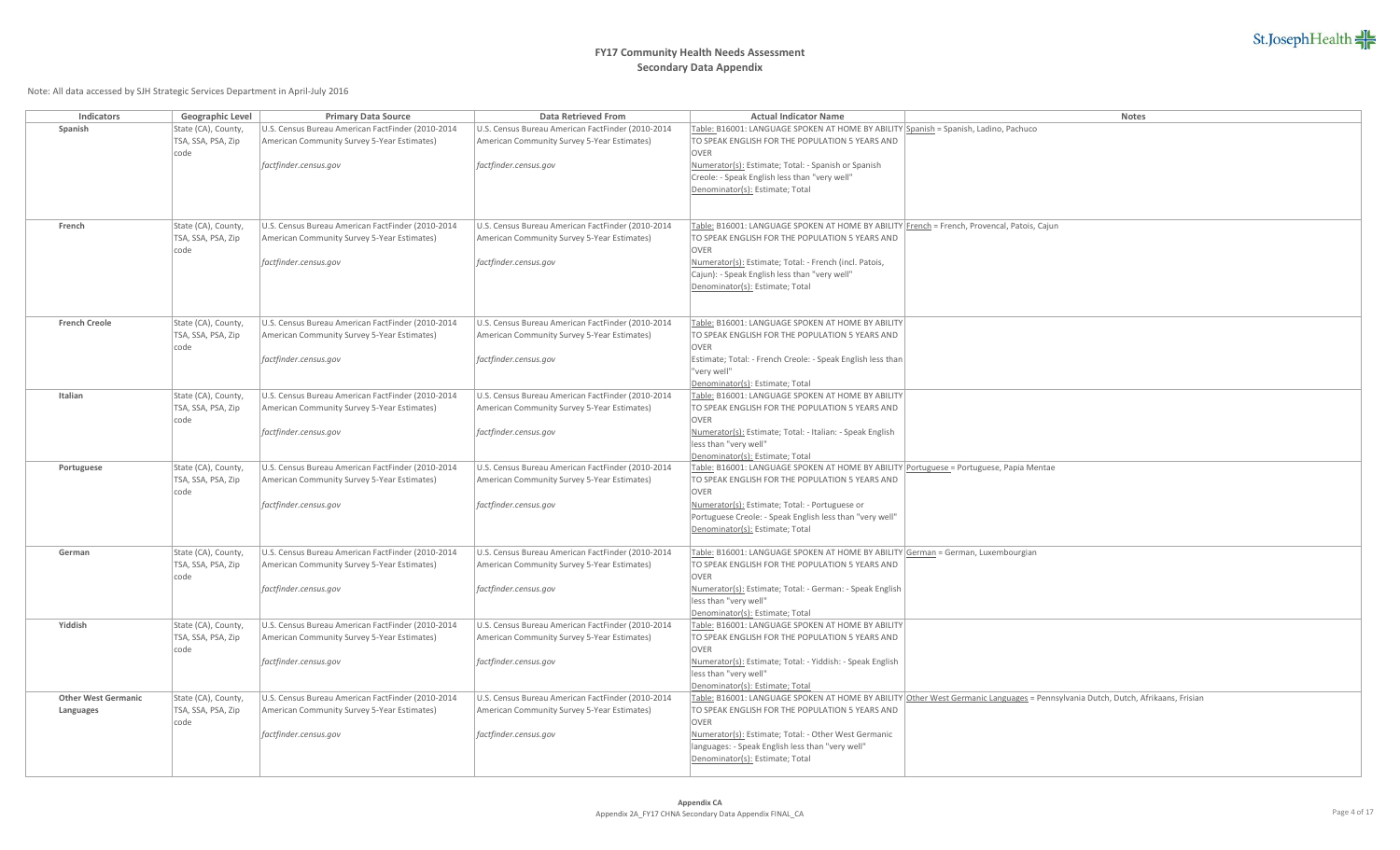

| Indicators                    | Geographic Level                          | <b>Primary Data Source</b>                                                                       | <b>Data Retrieved From</b>                                                                       | <b>Actual Indicator Name</b>                                                                      | Notes                                                                                                                                                                  |
|-------------------------------|-------------------------------------------|--------------------------------------------------------------------------------------------------|--------------------------------------------------------------------------------------------------|---------------------------------------------------------------------------------------------------|------------------------------------------------------------------------------------------------------------------------------------------------------------------------|
| <b>Scandinavian languages</b> | State (CA), County,                       | U.S. Census Bureau American FactFinder (2010-2014                                                | U.S. Census Bureau American FactFinder (2010-2014                                                |                                                                                                   | Table: B16001: LANGUAGE SPOKEN AT HOME BY ABILITY Scandinavian languages = Swedish, Danish, Norwegian, Icelandic, Faroese                                              |
|                               | TSA, SSA, PSA, Zip                        | American Community Survey 5-Year Estimates)                                                      | American Community Survey 5-Year Estimates)                                                      | TO SPEAK ENGLISH FOR THE POPULATION 5 YEARS AND                                                   |                                                                                                                                                                        |
|                               | code                                      |                                                                                                  |                                                                                                  | <b>OVER</b>                                                                                       |                                                                                                                                                                        |
|                               |                                           | factfinder.census.gov                                                                            | factfinder.census.gov                                                                            | Numerator(s): Estimate; Total: - Scandinavian languages:<br>- Speak English less than "very well" |                                                                                                                                                                        |
|                               |                                           |                                                                                                  |                                                                                                  | Denominator(s): Estimate; Total                                                                   |                                                                                                                                                                        |
| Greek                         | State (CA), County,                       | U.S. Census Bureau American FactFinder (2010-2014                                                | U.S. Census Bureau American FactFinder (2010-2014                                                | Table: B16001: LANGUAGE SPOKEN AT HOME BY ABILITY                                                 |                                                                                                                                                                        |
|                               | TSA, SSA, PSA, Zip                        | American Community Survey 5-Year Estimates)                                                      | American Community Survey 5-Year Estimates)                                                      | TO SPEAK ENGLISH FOR THE POPULATION 5 YEARS AND                                                   |                                                                                                                                                                        |
|                               | code                                      |                                                                                                  |                                                                                                  | <b>OVER</b>                                                                                       |                                                                                                                                                                        |
|                               |                                           | factfinder.census.gov                                                                            | factfinder.census.gov                                                                            | Numerator(s): Estimate; Total: - Greek: - Speak English                                           |                                                                                                                                                                        |
|                               |                                           |                                                                                                  |                                                                                                  | less than "very well"                                                                             |                                                                                                                                                                        |
|                               |                                           |                                                                                                  |                                                                                                  | Denominator(s): Estimate; Total                                                                   |                                                                                                                                                                        |
| Russian                       | State (CA), County,                       | U.S. Census Bureau American FactFinder (2010-2014                                                | U.S. Census Bureau American FactFinder (2010-2014                                                | Table: B16001: LANGUAGE SPOKEN AT HOME BY ABILITY                                                 |                                                                                                                                                                        |
|                               | TSA, SSA, PSA, Zip                        | American Community Survey 5-Year Estimates)                                                      | American Community Survey 5-Year Estimates)                                                      | TO SPEAK ENGLISH FOR THE POPULATION 5 YEARS AND                                                   |                                                                                                                                                                        |
|                               | code                                      |                                                                                                  |                                                                                                  | OVER                                                                                              |                                                                                                                                                                        |
|                               |                                           | factfinder.census.gov                                                                            | factfinder.census.gov                                                                            | Numerator(s): Estimate; Total: - Russian: - Speak English                                         |                                                                                                                                                                        |
|                               |                                           |                                                                                                  |                                                                                                  | less than "very well"                                                                             |                                                                                                                                                                        |
|                               |                                           |                                                                                                  |                                                                                                  | Denominator(s): Estimate; Total                                                                   |                                                                                                                                                                        |
| Polish                        | State (CA), County,                       | U.S. Census Bureau American FactFinder (2010-2014                                                | U.S. Census Bureau American FactFinder (2010-2014                                                | Table: B16001: LANGUAGE SPOKEN AT HOME BY ABILITY                                                 |                                                                                                                                                                        |
|                               | TSA, SSA, PSA, Zip                        | American Community Survey 5-Year Estimates)                                                      | American Community Survey 5-Year Estimates)                                                      | TO SPEAK ENGLISH FOR THE POPULATION 5 YEARS AND                                                   |                                                                                                                                                                        |
|                               | code                                      |                                                                                                  |                                                                                                  | <b>OVER</b>                                                                                       |                                                                                                                                                                        |
|                               |                                           | factfinder.census.gov                                                                            | factfinder.census.gov                                                                            | Numerator(s): Estimate; Total: - Polish: - Speak English                                          |                                                                                                                                                                        |
|                               |                                           |                                                                                                  |                                                                                                  | less than "very well"                                                                             |                                                                                                                                                                        |
|                               |                                           |                                                                                                  |                                                                                                  | Denominator(s): Estimate; Total                                                                   |                                                                                                                                                                        |
| Serbo-Croatian                | State (CA), County,                       | U.S. Census Bureau American FactFinder (2010-2014                                                | U.S. Census Bureau American FactFinder (2010-2014                                                | Table: B16001: LANGUAGE SPOKEN AT HOME BY ABILITY Serbo-Croatian =                                |                                                                                                                                                                        |
|                               | TSA, SSA, PSA, Zip                        | American Community Survey 5-Year Estimates)                                                      | American Community Survey 5-Year Estimates)                                                      | TO SPEAK ENGLISH FOR THE POPULATION 5 YEARS AND                                                   | 649 Serbocroatian                                                                                                                                                      |
|                               | code                                      |                                                                                                  |                                                                                                  | <b>OVER</b>                                                                                       | 650 Croatian                                                                                                                                                           |
|                               |                                           | factfinder.census.gov                                                                            | factfinder.census.gov                                                                            | Numerator(s): Estimate; Total: - Serbo-Croatian: - Speak 651 Serbian                              |                                                                                                                                                                        |
|                               |                                           |                                                                                                  |                                                                                                  | English less than "very well"                                                                     |                                                                                                                                                                        |
|                               |                                           |                                                                                                  |                                                                                                  | Denominator(s): Estimate; Total                                                                   |                                                                                                                                                                        |
| <b>Other Slavic languages</b> | State (CA), County,<br>TSA, SSA, PSA, Zip | U.S. Census Bureau American FactFinder (2010-2014<br>American Community Survey 5-Year Estimates) | U.S. Census Bureau American FactFinder (2010-2014<br>American Community Survey 5-Year Estimates) | TO SPEAK ENGLISH FOR THE POPULATION 5 YEARS AND                                                   | Table: B16001: LANGUAGE SPOKEN AT HOME BY ABILITY Other Slavic languages = Bielorussian, Ukrainian, Czech, Kashubian, Lusatian, Slovak, Bulgarian, Macedonian, Slovene |
|                               | code                                      |                                                                                                  |                                                                                                  | OVER                                                                                              |                                                                                                                                                                        |
|                               |                                           | factfinder.census.gov                                                                            | factfinder.census.gov                                                                            | Numerator(s): Estimate; Total: - Other Slavic languages:                                          |                                                                                                                                                                        |
|                               |                                           |                                                                                                  |                                                                                                  | Speak English less than "very well"                                                               |                                                                                                                                                                        |
|                               |                                           |                                                                                                  |                                                                                                  | Denominator(s): Estimate; Total                                                                   |                                                                                                                                                                        |
| Armenian                      | State (CA), County,                       | U.S. Census Bureau American FactFinder (2010-2014                                                | U.S. Census Bureau American FactFinder (2010-2014                                                | Table: B16001: LANGUAGE SPOKEN AT HOME BY ABILITY                                                 |                                                                                                                                                                        |
|                               | TSA, SSA, PSA, Zip                        | American Community Survey 5-Year Estimates)                                                      | American Community Survey 5-Year Estimates)                                                      | TO SPEAK ENGLISH FOR THE POPULATION 5 YEARS AND                                                   |                                                                                                                                                                        |
|                               | code                                      |                                                                                                  |                                                                                                  | OVER                                                                                              |                                                                                                                                                                        |
|                               |                                           | factfinder.census.gov                                                                            | factfinder.census.gov                                                                            | Numerator(s): Estimate; Total: - Armenian: - Speak                                                |                                                                                                                                                                        |
|                               |                                           |                                                                                                  |                                                                                                  | English less than "very well"                                                                     |                                                                                                                                                                        |
|                               |                                           |                                                                                                  |                                                                                                  | Denominator(s): Estimate; Total                                                                   |                                                                                                                                                                        |
| Persian                       | State (CA), County,                       | U.S. Census Bureau American FactFinder (2010-2014                                                | U.S. Census Bureau American FactFinder (2010-2014                                                | Table: B16001: LANGUAGE SPOKEN AT HOME BY ABILITY                                                 |                                                                                                                                                                        |
|                               | TSA, SSA, PSA, Zip                        | American Community Survey 5-Year Estimates)                                                      | American Community Survey 5-Year Estimates)                                                      | TO SPEAK ENGLISH FOR THE POPULATION 5 YEARS AND                                                   |                                                                                                                                                                        |
|                               | code                                      |                                                                                                  |                                                                                                  | <b>OVER</b>                                                                                       |                                                                                                                                                                        |
|                               |                                           | factfinder.census.gov                                                                            | factfinder.census.gov                                                                            | Numerator(s): Estimate; Total: - Persian: - Speak English                                         |                                                                                                                                                                        |
|                               |                                           |                                                                                                  |                                                                                                  | less than "very well"                                                                             |                                                                                                                                                                        |
|                               |                                           |                                                                                                  |                                                                                                  | Denominator(s): Estimate; Total                                                                   |                                                                                                                                                                        |
| Gujarati                      | State (CA), County,                       | U.S. Census Bureau American FactFinder (2010-2014                                                | U.S. Census Bureau American FactFinder (2010-2014                                                | Table: B16001: LANGUAGE SPOKEN AT HOME BY ABILITY                                                 |                                                                                                                                                                        |
|                               | TSA, SSA, PSA, Zip                        | American Community Survey 5-Year Estimates)                                                      | American Community Survey 5-Year Estimates)                                                      | TO SPEAK ENGLISH FOR THE POPULATION 5 YEARS AND                                                   |                                                                                                                                                                        |
|                               | code                                      |                                                                                                  |                                                                                                  | OVER                                                                                              |                                                                                                                                                                        |
|                               |                                           | factfinder.census.gov                                                                            | factfinder.census.gov                                                                            | Numerator(s): Estimate; Total: - Gujarati: - Speak English                                        |                                                                                                                                                                        |
|                               |                                           |                                                                                                  |                                                                                                  | less than "very well"                                                                             |                                                                                                                                                                        |
|                               |                                           |                                                                                                  |                                                                                                  | Denominator(s): Estimate; Total                                                                   |                                                                                                                                                                        |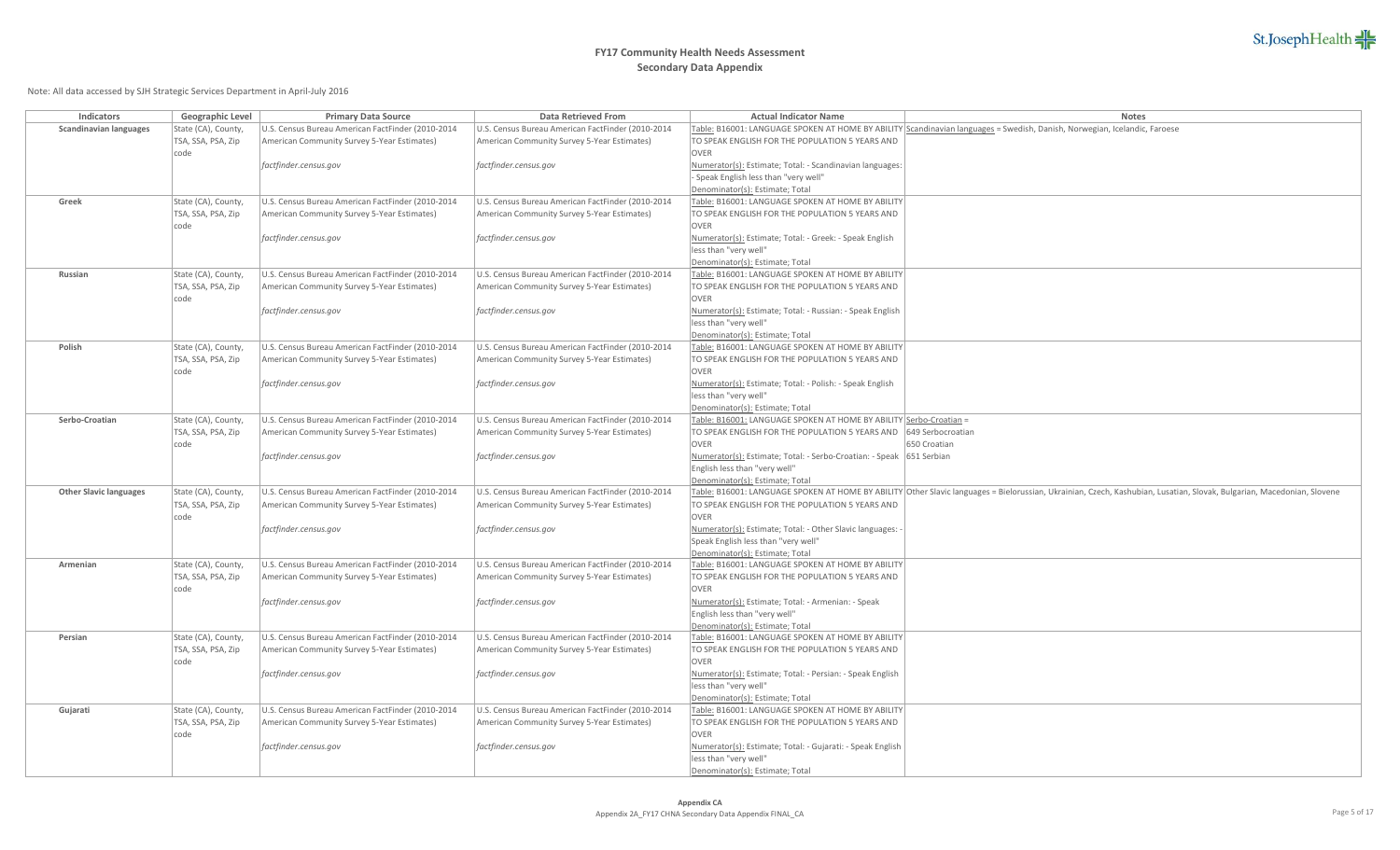## **FY17 Community Health Needs Assessment Secondary Data Appendix**

| Indicators                   | Geographic Level           | <b>Primary Data Source</b>                        | <b>Data Retrieved From</b>                        | <b>Actual Indicator Name</b>                                          | Notes                                                                                                                                                                        |
|------------------------------|----------------------------|---------------------------------------------------|---------------------------------------------------|-----------------------------------------------------------------------|------------------------------------------------------------------------------------------------------------------------------------------------------------------------------|
| Hindi                        | State (CA), County,        | U.S. Census Bureau American FactFinder (2010-2014 | U.S. Census Bureau American FactFinder (2010-2014 | Table: B16001: LANGUAGE SPOKEN AT HOME BY ABILITY                     |                                                                                                                                                                              |
|                              | TSA, SSA, PSA, Zip         | American Community Survey 5-Year Estimates)       | American Community Survey 5-Year Estimates)       | TO SPEAK ENGLISH FOR THE POPULATION 5 YEARS AND                       |                                                                                                                                                                              |
|                              | code                       |                                                   |                                                   | <b>OVER</b>                                                           |                                                                                                                                                                              |
|                              |                            | factfinder.census.gov                             | factfinder.census.gov                             | Numerator(s): Estimate; Total: - Hindi: - Speak English               |                                                                                                                                                                              |
|                              |                            |                                                   |                                                   | less than "very well"                                                 |                                                                                                                                                                              |
|                              |                            |                                                   |                                                   | Denominator(s): Estimate; Total                                       |                                                                                                                                                                              |
| Urdu                         | State (CA), County,        | U.S. Census Bureau American FactFinder (2010-2014 | U.S. Census Bureau American FactFinder (2010-2014 | Table: B16001: LANGUAGE SPOKEN AT HOME BY ABILITY                     |                                                                                                                                                                              |
|                              | TSA, SSA, PSA, Zip         | American Community Survey 5-Year Estimates)       | American Community Survey 5-Year Estimates)       | TO SPEAK ENGLISH FOR THE POPULATION 5 YEARS AND                       |                                                                                                                                                                              |
|                              | code                       |                                                   |                                                   | <b>OVER</b><br>Numerator(s): Estimate; Total: - Urdu: - Speak English |                                                                                                                                                                              |
|                              |                            | factfinder.census.gov                             | factfinder.census.gov                             | less than "very well"                                                 |                                                                                                                                                                              |
|                              |                            |                                                   |                                                   | Denominator(s): Estimate; Total                                       |                                                                                                                                                                              |
| <b>Other Indic languages</b> | State (CA), County,        | U.S. Census Bureau American FactFinder (2010-2014 | U.S. Census Bureau American FactFinder (2010-2014 |                                                                       | Table: B16001: LANGUAGE SPOKEN AT HOME BY ABILITY Other Indic languages = India (not elsewhere classified)., Bengali, Panjabi, Marathi, Bihari, Rajasthani, Oriya, Assamese, |
|                              | TSA, SSA, PSA, Zip         | American Community Survey 5-Year Estimates)       | American Community Survey 5-Year Estimates)       |                                                                       | TO SPEAK ENGLISH FOR THE POPULATION 5 YEARS AND   Kashmiri, Nepali, Sindhi, Pakistan (not elsewhere classified), Sinhalese, Romany                                           |
|                              | code                       |                                                   |                                                   | <b>OVER</b>                                                           |                                                                                                                                                                              |
|                              |                            | factfinder.census.gov                             | factfinder.census.gov                             | Numerator(s): Estimate; Total: - Other Indic languages:               |                                                                                                                                                                              |
|                              |                            |                                                   |                                                   | Speak English less than "very well"                                   |                                                                                                                                                                              |
|                              |                            |                                                   |                                                   | Denominator(s): Estimate; Total                                       |                                                                                                                                                                              |
| Other Indo-European          | State (CA), County,        | U.S. Census Bureau American FactFinder (2010-2014 | U.S. Census Bureau American FactFinder (2010-2014 |                                                                       | Table: B16001: LANGUAGE SPOKEN AT HOME BY ABILITY Other Indo-European languages = Jamaican Creole, Krio, Hawaiian Pidgin, Pidgin, Gullah, Saramacca, Catalonian,             |
| languages                    | TSA, SSA, PSA, Zip         | American Community Survey 5-Year Estimates)       | American Community Survey 5-Year Estimates)       |                                                                       | TO SPEAK ENGLISH FOR THE POPULATION 5 YEARS AND Romanian, Rhaeto-Romanic, Welsh, Breton, Irish Gaelic, Scottic Gaelic, Albanian, Lithuanian, Latvian, Pashto, Kurdish,       |
|                              | code                       |                                                   |                                                   | <b>OVER</b>                                                           | Balochi, Tadzhik, Ossete                                                                                                                                                     |
|                              |                            | factfinder.census.gov                             | factfinder.census.gov                             | Numerator(s): Estimate; Total: - Other Indo-European                  |                                                                                                                                                                              |
|                              |                            |                                                   |                                                   | languages: - Speak English less than "very well"                      |                                                                                                                                                                              |
|                              |                            |                                                   |                                                   | Denominator(s): Estimate; Total                                       |                                                                                                                                                                              |
| Chinese                      | State (CA), County,        | U.S. Census Bureau American FactFinder (2010-2014 | U.S. Census Bureau American FactFinder (2010-2014 | Table: B16001: LANGUAGE SPOKEN AT HOME BY ABILITY                     |                                                                                                                                                                              |
|                              | TSA, SSA, PSA, Zip         | American Community Survey 5-Year Estimates)       | American Community Survey 5-Year Estimates)       | TO SPEAK ENGLISH FOR THE POPULATION 5 YEARS AND                       |                                                                                                                                                                              |
|                              | code                       |                                                   |                                                   | OVER                                                                  |                                                                                                                                                                              |
|                              |                            | factfinder.census.gov                             | factfinder.census.gov                             | Numerator(s): Estimate; Total: - Chinese: - Speak English             |                                                                                                                                                                              |
|                              |                            |                                                   |                                                   | less than "very well"                                                 |                                                                                                                                                                              |
|                              |                            |                                                   |                                                   | Denominator(s): Estimate; Total                                       |                                                                                                                                                                              |
| Japanese                     | State (CA), County,        | U.S. Census Bureau American FactFinder (2010-2014 | U.S. Census Bureau American FactFinder (2010-2014 | Table: B16001: LANGUAGE SPOKEN AT HOME BY ABILITY                     |                                                                                                                                                                              |
|                              | TSA, SSA, PSA, Zip         | American Community Survey 5-Year Estimates)       | American Community Survey 5-Year Estimates)       | TO SPEAK ENGLISH FOR THE POPULATION 5 YEARS AND                       |                                                                                                                                                                              |
|                              | code                       |                                                   |                                                   | OVER                                                                  |                                                                                                                                                                              |
|                              |                            | factfinder.census.gov                             | factfinder.census.gov                             | Numerator(S): Estimate; Total: - Japanese: - Speak                    |                                                                                                                                                                              |
|                              |                            |                                                   |                                                   | English less than "very well"                                         |                                                                                                                                                                              |
|                              |                            |                                                   |                                                   | Denominator(s): Estimate; Total                                       |                                                                                                                                                                              |
| Korean                       | State (CA), County,        | U.S. Census Bureau American FactFinder (2010-2014 | U.S. Census Bureau American FactFinder (2010-2014 | Table: B16001: LANGUAGE SPOKEN AT HOME BY ABILITY                     |                                                                                                                                                                              |
|                              | TSA, SSA, PSA, Zip<br>code | American Community Survey 5-Year Estimates)       | American Community Survey 5-Year Estimates)       | TO SPEAK ENGLISH FOR THE POPULATION 5 YEARS AND<br><b>OVER</b>        |                                                                                                                                                                              |
|                              |                            | factfinder.census.gov                             | factfinder.census.gov                             | Numerator(s): Estimate; Total: - Korean: - Speak English              |                                                                                                                                                                              |
|                              |                            |                                                   |                                                   | less than "very well"                                                 |                                                                                                                                                                              |
|                              |                            |                                                   |                                                   | Denominator(s): Estimate; Total                                       |                                                                                                                                                                              |
| Mon-Khmer, Cambodian         | State (CA), County,        | U.S. Census Bureau American FactFinder (2010-2014 | U.S. Census Bureau American FactFinder (2010-2014 | Table: B16001: LANGUAGE SPOKEN AT HOME BY ABILITY                     |                                                                                                                                                                              |
|                              | TSA, SSA, PSA, Zip         | American Community Survey 5-Year Estimates)       | American Community Survey 5-Year Estimates)       | TO SPEAK ENGLISH FOR THE POPULATION 5 YEARS AND                       |                                                                                                                                                                              |
|                              | code                       |                                                   |                                                   | <b>OVER</b>                                                           |                                                                                                                                                                              |
|                              |                            | factfinder.census.gov                             | factfinder.census.gov                             | Numerator(s): Estimate; Total: - Mon-Khmer,                           |                                                                                                                                                                              |
|                              |                            |                                                   |                                                   | Cambodian: - Speak English less than "very well"                      |                                                                                                                                                                              |
|                              |                            |                                                   |                                                   | Denominator(s): Estimate; Total                                       |                                                                                                                                                                              |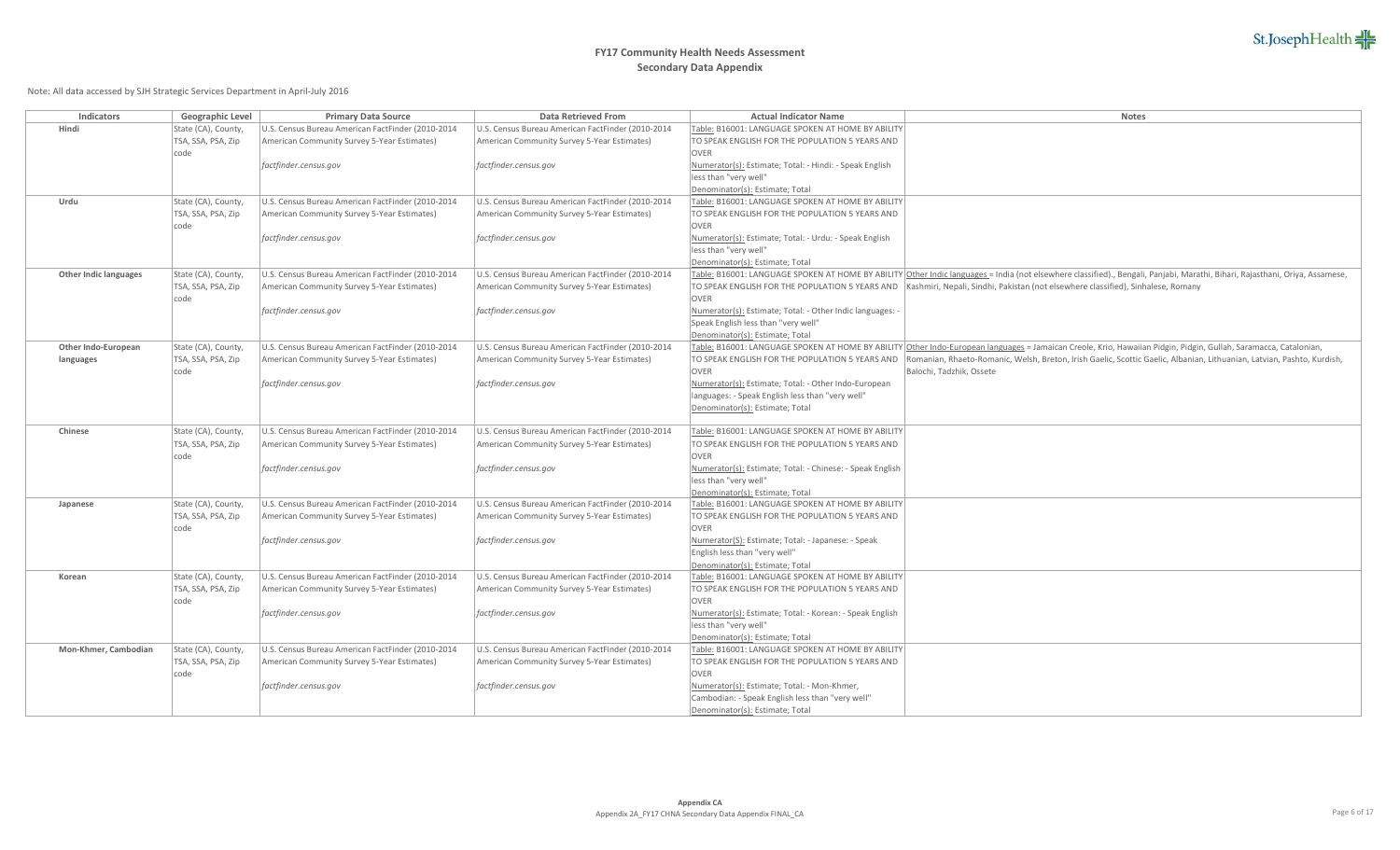## **FY17 Community Health Needs Assessment Secondary Data Appendix**

| Indicators                   | Geographic Level                          | <b>Primary Data Source</b>                                                                       | Data Retrieved From                                                                              | <b>Actual Indicator Name</b>                              | Notes                                                                                                                                                                                                                                                                            |
|------------------------------|-------------------------------------------|--------------------------------------------------------------------------------------------------|--------------------------------------------------------------------------------------------------|-----------------------------------------------------------|----------------------------------------------------------------------------------------------------------------------------------------------------------------------------------------------------------------------------------------------------------------------------------|
| Hmong                        | State (CA), County,                       | U.S. Census Bureau American FactFinder (2010-2014                                                | U.S. Census Bureau American FactFinder (2010-2014                                                | Table: B16001: LANGUAGE SPOKEN AT HOME BY ABILITY         |                                                                                                                                                                                                                                                                                  |
|                              | TSA, SSA, PSA, Zip                        | American Community Survey 5-Year Estimates)                                                      | American Community Survey 5-Year Estimates)                                                      | TO SPEAK ENGLISH FOR THE POPULATION 5 YEARS AND           |                                                                                                                                                                                                                                                                                  |
|                              | code                                      |                                                                                                  |                                                                                                  | <b>OVER</b>                                               |                                                                                                                                                                                                                                                                                  |
|                              |                                           | factfinder.census.gov                                                                            | factfinder.census.gov                                                                            | Numerator(s): Estimate; Total: - Hmong: - Speak English   |                                                                                                                                                                                                                                                                                  |
|                              |                                           |                                                                                                  |                                                                                                  | less than "very well"                                     |                                                                                                                                                                                                                                                                                  |
|                              |                                           |                                                                                                  |                                                                                                  | Denominator(s): Estimate; Total                           |                                                                                                                                                                                                                                                                                  |
| Thai                         | State (CA), County,                       | U.S. Census Bureau American FactFinder (2010-2014                                                | U.S. Census Bureau American FactFinder (2010-2014                                                | Table: B16001: LANGUAGE SPOKEN AT HOME BY ABILITY         |                                                                                                                                                                                                                                                                                  |
|                              | TSA, SSA, PSA, Zip<br>code                | American Community Survey 5-Year Estimates)                                                      | American Community Survey 5-Year Estimates)                                                      | TO SPEAK ENGLISH FOR THE POPULATION 5 YEARS AND<br>OVER   |                                                                                                                                                                                                                                                                                  |
|                              |                                           | factfinder.census.gov                                                                            | factfinder.census.gov                                                                            | Numerator(s): Estimate; Total: - Thai: - Speak English    |                                                                                                                                                                                                                                                                                  |
|                              |                                           |                                                                                                  |                                                                                                  | less than "very well"                                     |                                                                                                                                                                                                                                                                                  |
|                              |                                           |                                                                                                  |                                                                                                  | Denominator(s): Estimate; Total                           |                                                                                                                                                                                                                                                                                  |
| Laotian                      | State (CA), County,                       | U.S. Census Bureau American FactFinder (2010-2014                                                | U.S. Census Bureau American FactFinder (2010-2014                                                | Table: B16001: LANGUAGE SPOKEN AT HOME BY ABILITY         |                                                                                                                                                                                                                                                                                  |
|                              | TSA, SSA, PSA, Zip                        | American Community Survey 5-Year Estimates)                                                      | American Community Survey 5-Year Estimates)                                                      | TO SPEAK ENGLISH FOR THE POPULATION 5 YEARS AND           |                                                                                                                                                                                                                                                                                  |
|                              | code                                      |                                                                                                  |                                                                                                  | <b>OVER</b>                                               |                                                                                                                                                                                                                                                                                  |
|                              |                                           | factfinder.census.gov                                                                            | factfinder.census.gov                                                                            | Numerator(s): Estimate; Total: - Laotian: - Speak English |                                                                                                                                                                                                                                                                                  |
|                              |                                           |                                                                                                  |                                                                                                  | less than "very well"                                     |                                                                                                                                                                                                                                                                                  |
|                              |                                           |                                                                                                  |                                                                                                  | Denominator(s): Estimate; Total                           |                                                                                                                                                                                                                                                                                  |
| Vietnamese                   | State (CA), County,                       | U.S. Census Bureau American FactFinder (2010-2014                                                | U.S. Census Bureau American FactFinder (2010-2014                                                | Table: B16001: LANGUAGE SPOKEN AT HOME BY ABILITY         |                                                                                                                                                                                                                                                                                  |
|                              | TSA, SSA, PSA, Zip                        | American Community Survey 5-Year Estimates)                                                      | American Community Survey 5-Year Estimates)                                                      | TO SPEAK ENGLISH FOR THE POPULATION 5 YEARS AND           |                                                                                                                                                                                                                                                                                  |
|                              | code                                      |                                                                                                  |                                                                                                  | OVER                                                      |                                                                                                                                                                                                                                                                                  |
|                              |                                           | factfinder.census.gov                                                                            | factfinder.census.gov                                                                            | Numerator(s): Estimate; Total: - Vietnamese: - Speak      |                                                                                                                                                                                                                                                                                  |
|                              |                                           |                                                                                                  |                                                                                                  | English less than "very well"                             |                                                                                                                                                                                                                                                                                  |
| <b>Other Asian languages</b> | State (CA), County,                       | U.S. Census Bureau American FactFinder (2010-2014                                                | U.S. Census Bureau American FactFinder (2010-2014                                                | Denominator(s): Estimate; Total                           | Table: B16001: LANGUAGE SPOKEN AT HOME BY ABILITY Other Asian languages = Chuvash, Karakalpak, Kazakh, Kirghiz, Karachay, Uighur, Azerbaijani, Turkish, Turkmen, Yakut,                                                                                                          |
|                              | TSA, SSA, PSA, Zip                        | American Community Survey 5-Year Estimates)                                                      | American Community Survey 5-Year Estimates)                                                      |                                                           | TO SPEAK ENGLISH FOR THE POPULATION 5 YEARS AND  Mongolian, Tungus, Caucasian, Basque, Dravidian, Brahui, Gondi, Telugu, Kannada, Malayalam, Tamil, Kurukh, Munda,                                                                                                               |
|                              | code                                      |                                                                                                  |                                                                                                  | <b>OVER</b>                                               | Burushaski, Tibetan, Burmese, Karen, Kachin, Mien, Paleo-Siberian, Muong                                                                                                                                                                                                         |
|                              |                                           | factfinder.census.gov                                                                            | factfinder.census.gov                                                                            | Numerator(s): Estimate; Total: - Other Asian languages:   |                                                                                                                                                                                                                                                                                  |
|                              |                                           |                                                                                                  |                                                                                                  | Speak English less than "very well"                       |                                                                                                                                                                                                                                                                                  |
|                              |                                           |                                                                                                  |                                                                                                  | Denominator(s): Estimate; Total                           |                                                                                                                                                                                                                                                                                  |
| <b>Tagalog</b>               | State (CA), County,                       | U.S. Census Bureau American FactFinder (2010-2014                                                | U.S. Census Bureau American FactFinder (2010-2014                                                | Table: B16001: LANGUAGE SPOKEN AT HOME BY ABILITY         |                                                                                                                                                                                                                                                                                  |
|                              | TSA, SSA, PSA, Zip                        | American Community Survey 5-Year Estimates)                                                      | American Community Survey 5-Year Estimates)                                                      | TO SPEAK ENGLISH FOR THE POPULATION 5 YEARS AND           |                                                                                                                                                                                                                                                                                  |
|                              | code                                      |                                                                                                  |                                                                                                  | OVER                                                      |                                                                                                                                                                                                                                                                                  |
|                              |                                           | factfinder.census.gov                                                                            | factfinder.census.gov                                                                            | Numerator(s): Estimate; Total: - Tagalog: - Speak English |                                                                                                                                                                                                                                                                                  |
|                              |                                           |                                                                                                  |                                                                                                  | less than "very well"                                     |                                                                                                                                                                                                                                                                                  |
| <b>Other Pacific Island</b>  |                                           |                                                                                                  |                                                                                                  | Denominator(s): Estimate; Total                           |                                                                                                                                                                                                                                                                                  |
| languages                    | State (CA), County,<br>TSA, SSA, PSA, Zip | U.S. Census Bureau American FactFinder (2010-2014<br>American Community Survey 5-Year Estimates) | U.S. Census Bureau American FactFinder (2010-2014<br>American Community Survey 5-Year Estimates) | TO SPEAK ENGLISH FOR THE POPULATION 5 YEARS AND           | Table: B16001: LANGUAGE SPOKEN AT HOME BY ABILITY Other Pacific Island languages = Buginese, Moluccan, Indonesian, Achinese, Balinese, Cham, Javanese, Madurese,<br>Malagasy, Malay, Minangkabau, Sundanese, Bisayan, Sebuano, Pangasinan, Ilocano, Bikol, Pampangan, Gorontalo, |
|                              | code                                      |                                                                                                  |                                                                                                  | <b>OVER</b>                                               | Micronesian, Carolinian, Chamorro, Gilbertese, Kusaiean, Marshallese, Mokilese, Mortlockese, Nauruan, Palau,                                                                                                                                                                     |
|                              |                                           | factfinder.census.gov                                                                            | factfinder.census.gov                                                                            | Numerator(s): Estimate; Total: - Other Pacific Island     | Ponapean, Trukese, Ulithean, Woleai-Ulithi, Yapese, Melanesian, Polynesian, Samoan, Tongan, Niuean, Tokelauan, Fijian,                                                                                                                                                           |
|                              |                                           |                                                                                                  |                                                                                                  | languages: - Speak English less than "very well"          | Marquesan, Rarotongan, Maori, Nukuoro, Hawaiian                                                                                                                                                                                                                                  |
|                              |                                           |                                                                                                  |                                                                                                  | Denominator(s): Estimate; Total                           |                                                                                                                                                                                                                                                                                  |
|                              |                                           |                                                                                                  |                                                                                                  |                                                           |                                                                                                                                                                                                                                                                                  |
| Navajo                       | State (CA), County,                       | U.S. Census Bureau American FactFinder (2010-2014                                                | U.S. Census Bureau American FactFinder (2010-2014                                                | Table: B16001: LANGUAGE SPOKEN AT HOME BY ABILITY         |                                                                                                                                                                                                                                                                                  |
|                              | TSA, SSA, PSA, Zip                        | American Community Survey 5-Year Estimates)                                                      | American Community Survey 5-Year Estimates)                                                      | TO SPEAK ENGLISH FOR THE POPULATION 5 YEARS AND           |                                                                                                                                                                                                                                                                                  |
|                              | code                                      |                                                                                                  |                                                                                                  | <b>OVER</b>                                               |                                                                                                                                                                                                                                                                                  |
|                              |                                           | factfinder.census.gov                                                                            | factfinder.census.gov                                                                            | Numerator(s): Estimate; Total: - Navajo: - Speak English  |                                                                                                                                                                                                                                                                                  |
|                              |                                           |                                                                                                  |                                                                                                  | less than "very well"                                     |                                                                                                                                                                                                                                                                                  |
|                              |                                           |                                                                                                  |                                                                                                  | Denominator(s): Estimate; Total                           |                                                                                                                                                                                                                                                                                  |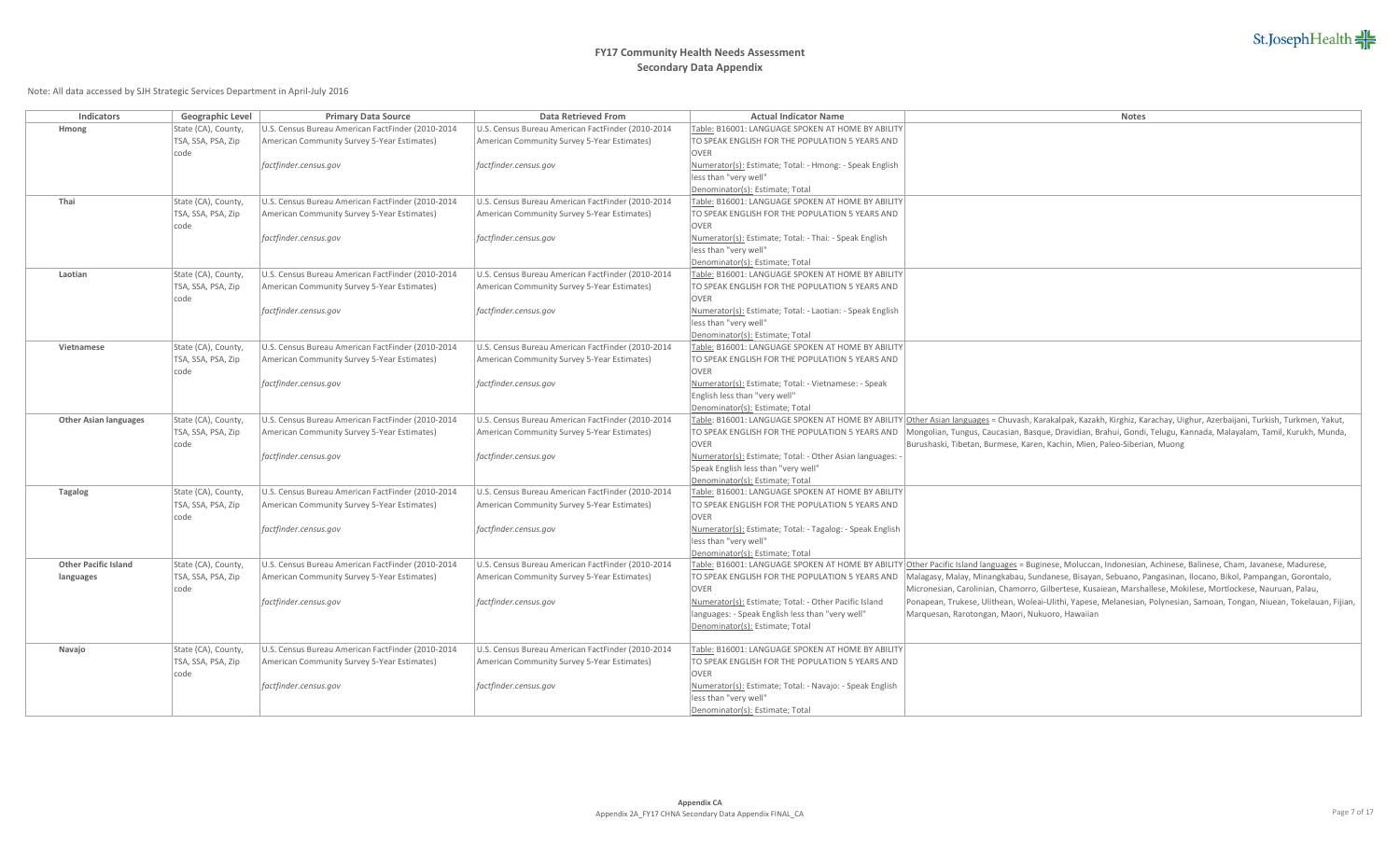

| <b>Indicators</b>         | Geographic Level    | <b>Primary Data Source</b>                        | <b>Data Retrieved From</b>                        | <b>Actual Indicator Name</b>                                          | <b>Notes</b>                                                                                                                      |
|---------------------------|---------------------|---------------------------------------------------|---------------------------------------------------|-----------------------------------------------------------------------|-----------------------------------------------------------------------------------------------------------------------------------|
| <b>Other Native North</b> | State (CA), County  | U.S. Census Bureau American FactFinder (2010-2014 | U.S. Census Bureau American FactFinder (2010-2014 |                                                                       | Table: B16001: LANGUAGE SPOKEN AT HOME BY ABILITY Other Native Northern American languages (800-863, 865-955, 959-966, 977-982) = |
| <b>American languages</b> | TSA, SSA, PSA, Zip  | American Community Survey 5-Year Estimates)       | American Community Survey 5-Year Estimates)       | TO SPEAK ENGLISH FOR THE POPULATION 5 YEARS AND                       | Eskimo-Aleut languages (800-805)                                                                                                  |
|                           | code                |                                                   |                                                   | <b>OVER</b>                                                           | Algonquian languages (806-827)                                                                                                    |
|                           |                     | factfinder.census.gov                             | factfinder.census.gov                             | Numerator(s): Estimate; Total: - Other Native North                   | Wakashan languages (829-832)                                                                                                      |
|                           |                     |                                                   |                                                   | American languages: - Speak English less than "very                   | Salish languages (833-845, 981-982)                                                                                               |
|                           |                     |                                                   |                                                   | well"                                                                 | 846 Haida                                                                                                                         |
|                           |                     |                                                   |                                                   | Denominator(s): Estimate; Total                                       | Athapascan-Eyak languages except Navajo (847-862, 865, 977-980)                                                                   |
|                           |                     |                                                   |                                                   |                                                                       | 866 Tlingit                                                                                                                       |
|                           |                     |                                                   |                                                   |                                                                       | Penutian languages (867-884, 964-965)                                                                                             |
|                           |                     |                                                   |                                                   |                                                                       | Hokan languages (885-901)                                                                                                         |
|                           |                     |                                                   |                                                   |                                                                       | Siouan languages (904-914)                                                                                                        |
|                           |                     |                                                   |                                                   |                                                                       | Muskogean languages (915-920)                                                                                                     |
|                           |                     |                                                   |                                                   |                                                                       | Iroquian languages (925-933)                                                                                                      |
|                           |                     |                                                   |                                                   |                                                                       | Caddoan languages (934-937)                                                                                                       |
|                           |                     |                                                   |                                                   |                                                                       | Uto-Aztecan languages (938-955)                                                                                                   |
|                           |                     |                                                   |                                                   |                                                                       | Tanoan languages (863, 959-963)                                                                                                   |
|                           |                     |                                                   |                                                   |                                                                       | 966 American Indian                                                                                                               |
|                           |                     |                                                   |                                                   |                                                                       | 981 Kalispel (Salish)                                                                                                             |
|                           |                     |                                                   |                                                   |                                                                       | 982 Spokane (Salish)                                                                                                              |
| Hungarian                 | State (CA), County, | U.S. Census Bureau American FactFinder (2010-2014 | U.S. Census Bureau American FactFinder (2010-2014 | Table: B16001: LANGUAGE SPOKEN AT HOME BY ABILITY                     |                                                                                                                                   |
|                           | TSA, SSA, PSA, Zip  | American Community Survey 5-Year Estimates)       | American Community Survey 5-Year Estimates)       | TO SPEAK ENGLISH FOR THE POPULATION 5 YEARS AND                       |                                                                                                                                   |
|                           | code                |                                                   |                                                   | <b>OVER</b>                                                           |                                                                                                                                   |
|                           |                     | factfinder.census.gov                             | factfinder.census.gov                             | Numerator(s): Estimate; Total: - Hungarian: - Speak                   |                                                                                                                                   |
|                           |                     |                                                   |                                                   | English less than "very well"                                         |                                                                                                                                   |
|                           |                     |                                                   |                                                   | Denominator(s): Estimate; Total                                       |                                                                                                                                   |
| Arabic                    | State (CA), County, | U.S. Census Bureau American FactFinder (2010-2014 | U.S. Census Bureau American FactFinder (2010-2014 | Table: B16001: LANGUAGE SPOKEN AT HOME BY ABILITY                     |                                                                                                                                   |
|                           | TSA, SSA, PSA, Zip  | American Community Survey 5-Year Estimates)       | American Community Survey 5-Year Estimates)       | TO SPEAK ENGLISH FOR THE POPULATION 5 YEARS AND                       |                                                                                                                                   |
|                           | code                |                                                   |                                                   | <b>OVER</b>                                                           |                                                                                                                                   |
|                           |                     | factfinder.census.gov                             | factfinder.census.gov                             | Numerator(s): Estimate; Total: - Arabic: - Speak English              |                                                                                                                                   |
|                           |                     |                                                   |                                                   | less than "very well"                                                 |                                                                                                                                   |
|                           |                     |                                                   |                                                   | Denominator(s): Estimate; Total                                       |                                                                                                                                   |
| Hebrew                    | State (CA), County  | U.S. Census Bureau American FactFinder (2010-2014 | U.S. Census Bureau American FactFinder (2010-2014 | Table: B16001: LANGUAGE SPOKEN AT HOME BY ABILITY                     |                                                                                                                                   |
|                           | TSA, SSA, PSA, Zip  | American Community Survey 5-Year Estimates)       | American Community Survey 5-Year Estimates)       | TO SPEAK ENGLISH FOR THE POPULATION 5 YEARS AND                       |                                                                                                                                   |
|                           | code                |                                                   |                                                   | <b>OVER</b>                                                           |                                                                                                                                   |
|                           |                     | factfinder.census.gov                             | factfinder.census.gov                             | Numerator(s): Estimate; Total: - Hebrew: - Speak English              |                                                                                                                                   |
|                           |                     |                                                   |                                                   | less than "very well"                                                 |                                                                                                                                   |
|                           |                     |                                                   |                                                   | Denominator(s): Estimate; Total                                       |                                                                                                                                   |
| <b>African languages</b>  | State (CA), County, | U.S. Census Bureau American FactFinder (2010-2014 | U.S. Census Bureau American FactFinder (2010-2014 | Table: B16001: LANGUAGE SPOKEN AT HOME BY ABILITY African languages = |                                                                                                                                   |
|                           | TSA, SSA, PSA, Zip  | American Community Survey 5-Year Estimates)       | American Community Survey 5-Year Estimates)       | TO SPEAK ENGLISH FOR THE POPULATION 5 YEARS AND                       | 780 Amharic, 781 Berber, 782 Chadic, 783 Cushite, 784 Sudanic, 785 Nilotic, 786 Nilo-hamitic, 787 Nubian, 788 Saharan,            |
|                           | code                |                                                   |                                                   | <b>OVER</b>                                                           | 789 Nilo-sharan, 790 Khoisan, 791 Swahili, 792 Bantu, 793 Mande, 794 Fulani, 795 Gur, 796 Kru, Ibo, Yoruba, 797 Efik,             |
|                           |                     | factfinder.census.gov                             | factfinder.census.gov                             | Numerator(s): Estimate; Total: - African languages: -                 | 798 Mbum (and Related), 799 African (not further specified)                                                                       |
|                           |                     |                                                   |                                                   | Speak English less than "very well"                                   |                                                                                                                                   |
|                           |                     |                                                   |                                                   | Denominator(s): Estimate; Total                                       |                                                                                                                                   |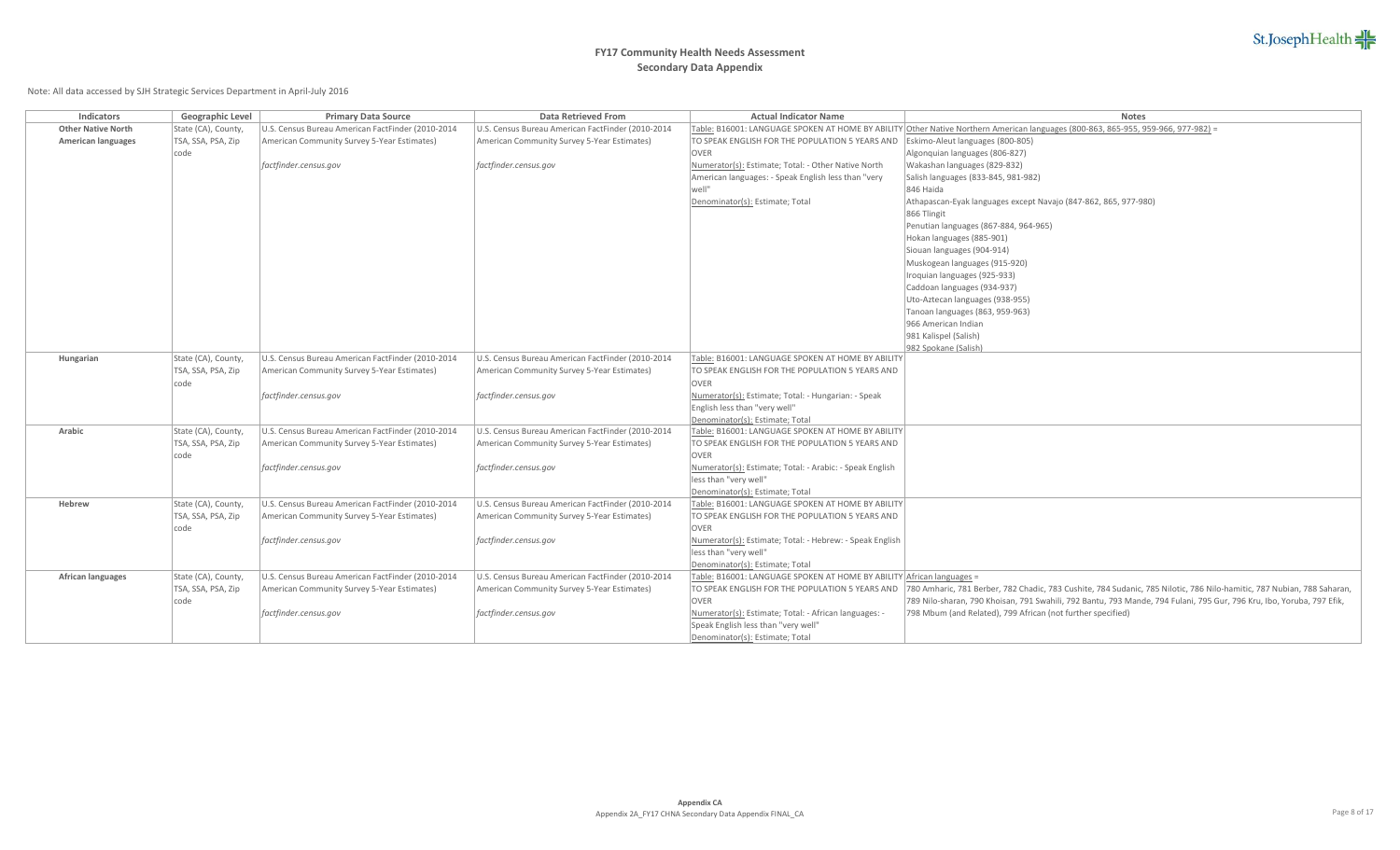# **FY17 Community Health Needs Assessment Secondary Data Appendix**

| Indicators                          | Geographic Level                          | <b>Primary Data Source</b>                                                                       | Data Retrieved From                                                                              | <b>Actual Indicator Name</b>                                                             | Notes                                                                                                                                                                                    |
|-------------------------------------|-------------------------------------------|--------------------------------------------------------------------------------------------------|--------------------------------------------------------------------------------------------------|------------------------------------------------------------------------------------------|------------------------------------------------------------------------------------------------------------------------------------------------------------------------------------------|
| Other languages                     | State (CA), County,                       | U.S. Census Bureau American FactFinder (2010-2014                                                | U.S. Census Bureau American FactFinder (2010-2014                                                | Table: B16001: LANGUAGE SPOKEN AT HOME BY ABILITY Other languages =                      |                                                                                                                                                                                          |
|                                     | TSA, SSA, PSA, Zip                        | American Community Survey 5-Year Estimates)                                                      | American Community Survey 5-Year Estimates)                                                      | TO SPEAK ENGLISH FOR THE POPULATION 5 YEARS AND                                          | 679 Finnish (OTHER)                                                                                                                                                                      |
|                                     | code                                      |                                                                                                  |                                                                                                  | OVER                                                                                     | 680 Estonian (OTHER)                                                                                                                                                                     |
|                                     |                                           | factfinder.census.gov                                                                            | factfinder.census.gov                                                                            | Numerator(s):                                                                            | 681 Lapp (OTHER) 683 Other Uralic Lang. (OTHER)                                                                                                                                          |
|                                     |                                           |                                                                                                  |                                                                                                  | Estimate; Total: - Other and unspecified languages: -                                    | 696 Caucasian (OTHER)                                                                                                                                                                    |
|                                     |                                           |                                                                                                  |                                                                                                  | Speak English less than "very well"                                                      | 697 Basque (OTHER)                                                                                                                                                                       |
|                                     |                                           |                                                                                                  |                                                                                                  |                                                                                          | 779 Syriac                                                                                                                                                                               |
|                                     |                                           |                                                                                                  |                                                                                                  | [Language group(s) with less than 1,000 individuals who  956 Aztecan(Cent/South America) |                                                                                                                                                                                          |
|                                     |                                           |                                                                                                  |                                                                                                  | speak a language other than English at home and speak                                    | 957 Sonoran, nec(Cent/So America)                                                                                                                                                        |
|                                     |                                           |                                                                                                  |                                                                                                  | English less than "very well"]                                                           | 958 Indian (Not on the edited file)                                                                                                                                                      |
|                                     |                                           |                                                                                                  |                                                                                                  |                                                                                          | 967 Misumalpan                                                                                                                                                                           |
|                                     |                                           |                                                                                                  |                                                                                                  | Denominator(s): Estimate; Total                                                          | 968 Mayan Languages                                                                                                                                                                      |
|                                     |                                           |                                                                                                  |                                                                                                  |                                                                                          | 969 Tarascan (Penutian)                                                                                                                                                                  |
|                                     |                                           |                                                                                                  |                                                                                                  |                                                                                          | 970 Mapuche                                                                                                                                                                              |
|                                     |                                           |                                                                                                  |                                                                                                  |                                                                                          | 971 Oto - Manguen                                                                                                                                                                        |
|                                     |                                           |                                                                                                  |                                                                                                  |                                                                                          | 972 Quechua                                                                                                                                                                              |
|                                     |                                           |                                                                                                  |                                                                                                  |                                                                                          | 973 Aymara                                                                                                                                                                               |
|                                     |                                           |                                                                                                  |                                                                                                  |                                                                                          | 974 Arawakian<br>975 Chibchan                                                                                                                                                            |
|                                     |                                           |                                                                                                  |                                                                                                  |                                                                                          | 976 Tupi-guarani                                                                                                                                                                         |
|                                     |                                           |                                                                                                  |                                                                                                  |                                                                                          | 983-997 Not used (On the edited file only)                                                                                                                                               |
|                                     |                                           |                                                                                                  |                                                                                                  |                                                                                          | 998 Specified Not Listed                                                                                                                                                                 |
|                                     |                                           |                                                                                                  |                                                                                                  |                                                                                          | 999 Not Specified                                                                                                                                                                        |
|                                     |                                           |                                                                                                  |                                                                                                  |                                                                                          |                                                                                                                                                                                          |
|                                     |                                           |                                                                                                  |                                                                                                  |                                                                                          | Any language in which less than 1,000 individuals spoke a language other than English at home and spoke English less                                                                     |
|                                     |                                           |                                                                                                  |                                                                                                  |                                                                                          | than "very well" that did not meet the threshold was added into the "Other languages" group. The top three highest                                                                       |
|                                     |                                           |                                                                                                  |                                                                                                  |                                                                                          | language groups that did not meet the threshold have been outlined in the footnote.                                                                                                      |
| Percent of population ages 0 to 17  | State (CA), County,                       | U.S. Census Bureau American FactFinder (2010-2014                                                | U.S. Census Bureau American FactFinder (2010-2014                                                | Table: B05003: SEX BY AGE BY NATIVITY AND                                                | People who indicate that they were born in the United States, Puerto Rico, a U.S. Island Area, or abroad of a U.S. citizen                                                               |
| that is non-citizen (%)             | TSA, SSA, PSA, Zip                        | American Community Survey 5-Year Estimates)                                                      | American Community Survey 5-Year Estimates)                                                      | <b>CITIZENSHIP STATUS</b>                                                                | parent(s) are citizens.                                                                                                                                                                  |
|                                     | code                                      |                                                                                                  |                                                                                                  | Numerator(s) Sum of:                                                                     | People who indicate that they are U.S. citizens through naturalization are also citizens.                                                                                                |
|                                     |                                           | factfinder.census.gov                                                                            | factfinder.census.gov                                                                            | - Estimate; Male: - Under 18 years: - Foreign born: - Not                                | Naturalized citizens are foreign-born people who identify themselves as naturalized. Naturalization is the conferring, by                                                                |
|                                     |                                           |                                                                                                  |                                                                                                  | a U.S. citizen                                                                           | any means, of citizenship upon a person after birth.                                                                                                                                     |
|                                     |                                           |                                                                                                  |                                                                                                  | Estimate; Female: - Under 18 years: - Foreign born: -                                    |                                                                                                                                                                                          |
|                                     |                                           |                                                                                                  |                                                                                                  | Not a U.S. citizen                                                                       |                                                                                                                                                                                          |
|                                     |                                           |                                                                                                  |                                                                                                  | Denominator(s) Sum of:                                                                   |                                                                                                                                                                                          |
|                                     |                                           |                                                                                                  |                                                                                                  | - Estimate; Male: - Under 18 years:                                                      |                                                                                                                                                                                          |
|                                     |                                           |                                                                                                  |                                                                                                  | Estimate; Female: - Under 18 years:                                                      |                                                                                                                                                                                          |
| Percent of population ages 18+ that | State (CA), County,<br>TSA, SSA, PSA, Zip | U.S. Census Bureau American FactFinder (2010-2014<br>American Community Survey 5-Year Estimates) | U.S. Census Bureau American FactFinder (2010-2014<br>American Community Survey 5-Year Estimates) | Table: B05003: SEX BY AGE BY NATIVITY AND<br><b>CITIZENSHIP STATUS</b>                   | People who indicate that they were born in the United States, Puerto Rico, a U.S. Island Area, or abroad of a U.S. citizen                                                               |
| is non-citizen (%)                  | code                                      |                                                                                                  |                                                                                                  | Numerator(s) Sum of:                                                                     | parent(s) are citizens.<br>People who indicate that they are U.S. citizens through naturalization are also citizens.                                                                     |
|                                     |                                           | factfinder.census.gov                                                                            | factfinder.census.gov                                                                            |                                                                                          | Estimate; Male: - 18 years and over: - Foreign born: - Not   - Naturalized citizens are foreign-born people who identify themselves as naturalized. Naturalization is the conferring, by |
|                                     |                                           |                                                                                                  |                                                                                                  | a U.S. citizen                                                                           | any means, of citizenship upon a person after birth.                                                                                                                                     |
|                                     |                                           |                                                                                                  |                                                                                                  | Estimate; Female: - 18 years and over: - Foreign born: -                                 |                                                                                                                                                                                          |
|                                     |                                           |                                                                                                  |                                                                                                  | Not a U.S. citizen                                                                       |                                                                                                                                                                                          |
|                                     |                                           |                                                                                                  |                                                                                                  | Denominator(s):                                                                          |                                                                                                                                                                                          |
|                                     |                                           |                                                                                                  |                                                                                                  | Estimate; Male: - 18 years and over:                                                     |                                                                                                                                                                                          |
|                                     |                                           |                                                                                                  |                                                                                                  | Estimate; Female: - 18 years and over:                                                   |                                                                                                                                                                                          |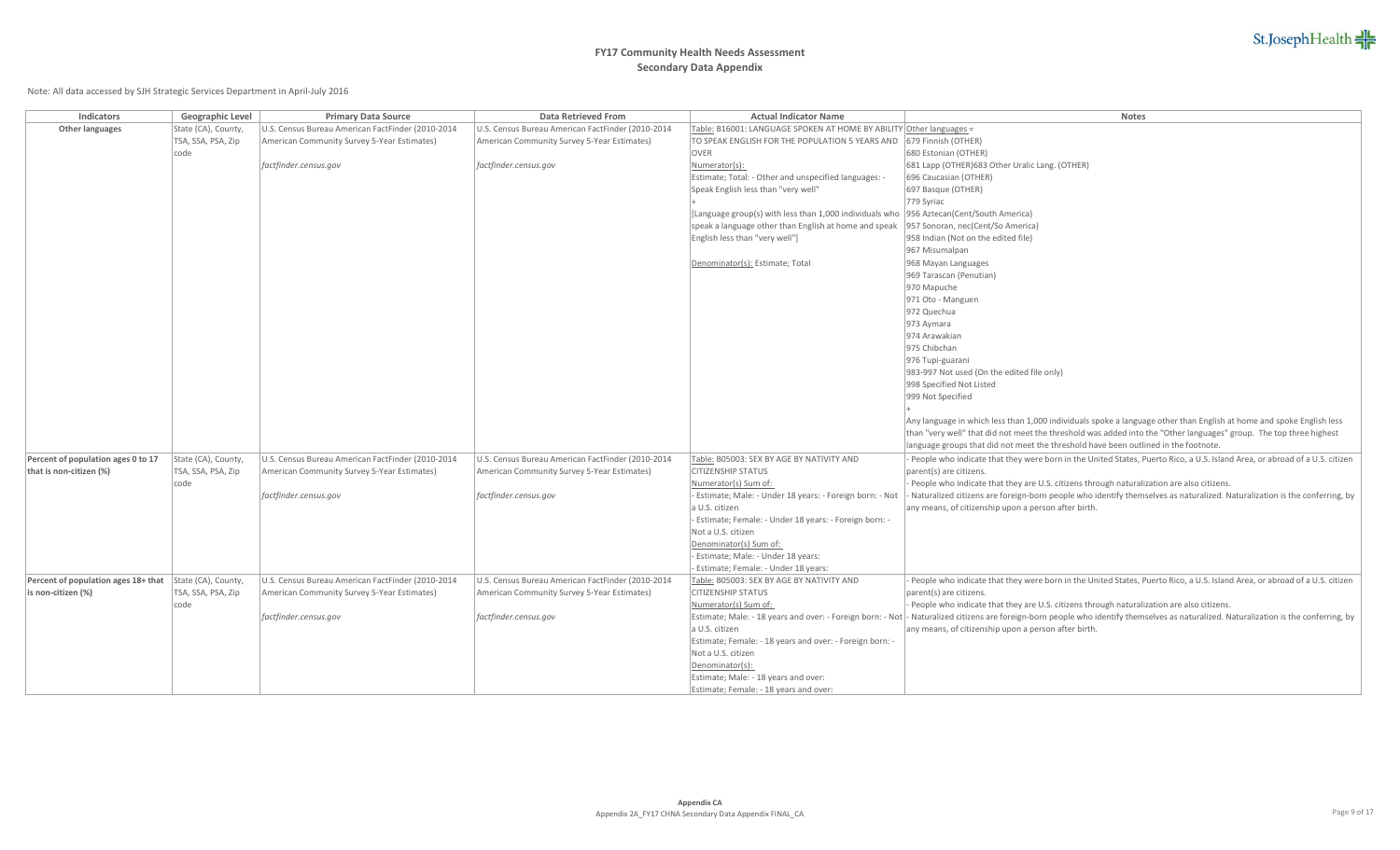

| <b>Indicators</b>                                                                                      | Geographic Level                                  | <b>Primary Data Source</b>                                                                                                | <b>Data Retrieved From</b>                                                                                                                       | <b>Actual Indicator Name</b>                                                                                                                                                                                                                                                                                                                                                                                                                                                                                                                                                                                           | <b>Notes</b>                                                                                                                                                                                                                                                                                                                                                                                                                                                                                                                                                 |
|--------------------------------------------------------------------------------------------------------|---------------------------------------------------|---------------------------------------------------------------------------------------------------------------------------|--------------------------------------------------------------------------------------------------------------------------------------------------|------------------------------------------------------------------------------------------------------------------------------------------------------------------------------------------------------------------------------------------------------------------------------------------------------------------------------------------------------------------------------------------------------------------------------------------------------------------------------------------------------------------------------------------------------------------------------------------------------------------------|--------------------------------------------------------------------------------------------------------------------------------------------------------------------------------------------------------------------------------------------------------------------------------------------------------------------------------------------------------------------------------------------------------------------------------------------------------------------------------------------------------------------------------------------------------------|
| Veteran population (%)                                                                                 | State (CA), County,<br>TSA, SSA, PSA, Zip<br>code | U.S. Census Bureau American FactFinder (2010-2014<br>American Community Survey 5-Year Estimates)<br>factfinder.census.gov | U.S. Census Bureau American FactFinder (2010-2014<br>American Community Survey 5-Year Estimates)<br>factfinder.census.gov                        | <b>UNITED STATES</b><br>Numerator(s):<br>Estimate; VETERAN STATUS - Civilian population 18                                                                                                                                                                                                                                                                                                                                                                                                                                                                                                                             | Table: DP02:SELECTED SOCIAL CHARACTERISTICS IN THE Definition: A "civilian veteran" is a person 18 years old or over who has served (even for a short time), but is not now<br>serving, on active duty in the U.S. Army, Navy, Air Force, Marine Corps, or the Coast Guard, or who served in the U.S.<br>Merchant Marine during World War II. People who served in the National Guard or military Reserves are classified as<br>veterans only if they were ever called or ordered to active duty, not counting the 4-6 months for initial training or yearly |
|                                                                                                        |                                                   |                                                                                                                           |                                                                                                                                                  | years and over - Civilian veterans<br>Denominator(s):<br>Estimate; VETERAN STATUS - Civilian population 18<br>years and over                                                                                                                                                                                                                                                                                                                                                                                                                                                                                           | summer camps. All other civilians 16 years old and over are classified as nonveterans.                                                                                                                                                                                                                                                                                                                                                                                                                                                                       |
| PHYSICAL ENVIRONMENT                                                                                   |                                                   |                                                                                                                           |                                                                                                                                                  |                                                                                                                                                                                                                                                                                                                                                                                                                                                                                                                                                                                                                        |                                                                                                                                                                                                                                                                                                                                                                                                                                                                                                                                                              |
| Housing                                                                                                |                                                   |                                                                                                                           |                                                                                                                                                  |                                                                                                                                                                                                                                                                                                                                                                                                                                                                                                                                                                                                                        |                                                                                                                                                                                                                                                                                                                                                                                                                                                                                                                                                              |
| Households with more than one<br>occupant per room (%)                                                 | State (CA), County,<br>TSA, SSA, PSA, Zip         | U.S. Census Bureau American FactFinder (2010-2014<br>American Community Survey 5-Year Estimates)                          | U.S. Census Bureau American FactFinder (2010-2014<br>American Community Survey 5-Year Estimates)                                                 | Table: DP04: SELECTED HOUSING CHARACTERISTICS<br>Numerator(s) Sum of:                                                                                                                                                                                                                                                                                                                                                                                                                                                                                                                                                  |                                                                                                                                                                                                                                                                                                                                                                                                                                                                                                                                                              |
|                                                                                                        | code                                              | factfinder.census.gov                                                                                                     | factfinder.census.gov                                                                                                                            | Estimate; OCCUPANTS PER ROOM - Occupied housing<br>units - 1.01 to 1.50<br>- Estimate; OCCUPANTS PER ROOM - Occupied housing<br>units - 1.51 or more<br>Denominator(s):<br>Estimate; OCCUPANTS PER ROOM - Occupied housing<br>units                                                                                                                                                                                                                                                                                                                                                                                    |                                                                                                                                                                                                                                                                                                                                                                                                                                                                                                                                                              |
| Renters who pay 30% or more of<br>household income on rent (%)                                         | State (CA), County,<br>TSA, SSA, PSA, Zip<br>code | U.S. Census Bureau American FactFinder (2010-2014<br>American Community Survey 5-Year Estimates)<br>factfinder.census.gov | U.S. Census Bureau American FactFinder (2010-2014<br>American Community Survey 5-Year Estimates)<br>factfinder.census.gov                        | Table: DP04: SELECTED HOUSING CHARACTERISTICS<br>Numerator(s) Sum of:<br>Estimate; GROSS RENT AS A PERCENTAGE OF<br>HOUSEHOLD INCOME (GRAPI) - Occupied units paying<br>rent (excluding units where GRAPI cannot be computed) -<br>30.0 to 34.9 percent<br>- Estimate; GROSS RENT AS A PERCENTAGE OF<br>HOUSEHOLD INCOME (GRAPI) - Occupied units paying<br>rent (excluding units where GRAPI cannot be computed)<br>35.0 percent or more<br>Denominator(s):<br>- Estimate; GROSS RENT AS A PERCENTAGE OF<br>HOUSEHOLD INCOME (GRAPI) - Occupied units paying<br>rent (excluding units where GRAPI cannot be computed) |                                                                                                                                                                                                                                                                                                                                                                                                                                                                                                                                                              |
| Transportation                                                                                         |                                                   |                                                                                                                           |                                                                                                                                                  |                                                                                                                                                                                                                                                                                                                                                                                                                                                                                                                                                                                                                        |                                                                                                                                                                                                                                                                                                                                                                                                                                                                                                                                                              |
| Among workers who commute in<br>their car alone, the percentage that<br>commute 30 minutes or more (%) | State (CA), County,<br>TSA, SSA, PSA, Zip<br>code | U.S. Census Bureau American FactFinder (2010-2014<br>American Community Survey 5-Year Estimates)<br>factfinder.census.gov | U.S. Census Bureau American FactFinder, 2010 - 2014<br>(2014 ACS 5-year estimates)<br>(factfinder.census.gov)                                    | BY TRAVEL TIME TO WORK<br>Numerator(s) Sum of:<br>Estimate; Total: - Car, truck, or van: - Drove alone: - 30<br>to 34 minutes<br>Estimate; Total: - Car, truck, or van: - Drove alone: - 35<br>to 44 minutes<br>Estimate; Total: - Car, truck, or van: - Drove alone: - 45<br>to 59 minutes<br>Estimate; Total: - Car, truck, or van: - Drove alone: - 60<br>or more minutes<br>Denominator(s):<br>Estimate; Total: - Car, truck, or van: - Drove alone:                                                                                                                                                               | Table: B08134: MEANS OF TRANSPORTATION TO WORK Universe: Workers 16 years and over who did not work at home                                                                                                                                                                                                                                                                                                                                                                                                                                                  |
| Environmental                                                                                          |                                                   |                                                                                                                           |                                                                                                                                                  |                                                                                                                                                                                                                                                                                                                                                                                                                                                                                                                                                                                                                        |                                                                                                                                                                                                                                                                                                                                                                                                                                                                                                                                                              |
| <b>Pollution burden</b>                                                                                | State (CA), County,<br>TSA, SSA, PSA, Zip<br>code | $-2008 - 2012$                                                                                                            | California Health Interview Survey-Neighborhood Edition California Health Interview Survey-Neighborhood Edition Pollution Burden (0+)<br>$-2014$ |                                                                                                                                                                                                                                                                                                                                                                                                                                                                                                                                                                                                                        | CalEnviroScreen Score: California Communities Environmental Health Screening Tool.                                                                                                                                                                                                                                                                                                                                                                                                                                                                           |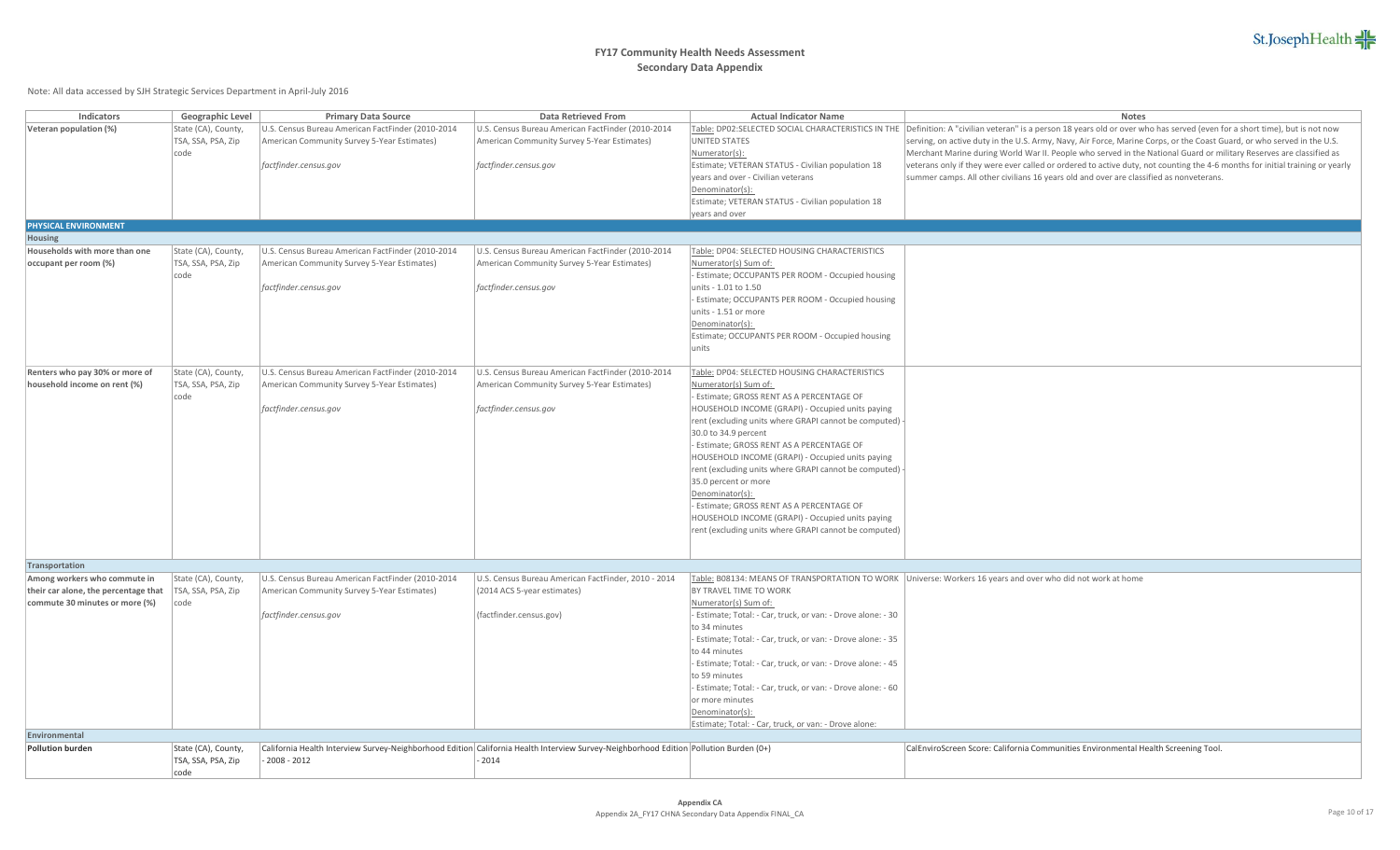

| Indicators                           | Geographic Level    | <b>Primary Data Source</b>                                                                                                                      | <b>Data Retrieved From</b>                                                                                     | <b>Actual Indicator Name</b>                           | <b>Notes</b>                                                                                                           |
|--------------------------------------|---------------------|-------------------------------------------------------------------------------------------------------------------------------------------------|----------------------------------------------------------------------------------------------------------------|--------------------------------------------------------|------------------------------------------------------------------------------------------------------------------------|
| Ozone ratio                          | State (CA), County, | California Health Interview Survey-Neighborhood Edition California Health Interview Survey-Neighborhood Edition Ozone Ratio (0+)                |                                                                                                                |                                                        | Amount of daily maximum 8-hour ozone concentration over the California 8-hour standard (0.070 ppm).                    |
|                                      | TSA, SSA, PSA, Zip  | $2009 - 2011$                                                                                                                                   | $-2014$                                                                                                        |                                                        |                                                                                                                        |
|                                      | code                |                                                                                                                                                 |                                                                                                                |                                                        |                                                                                                                        |
| Particulate matter (PM2.5)           | State (CA), County, | California Health Interview Survey-Neighborhood Edition California Health Interview Survey-Neighborhood Edition Particulate Matter (PM2.5) (0+) |                                                                                                                |                                                        | Annual mean PM 2.5 concentration (average of quarterly means), ug/m3                                                   |
|                                      | TSA, SSA, PSA, Zip  | $2009 - 2011$                                                                                                                                   | 2014                                                                                                           |                                                        |                                                                                                                        |
|                                      | code                |                                                                                                                                                 |                                                                                                                |                                                        |                                                                                                                        |
| <b>CITY LEVEL INDICATORS</b>         |                     |                                                                                                                                                 |                                                                                                                |                                                        |                                                                                                                        |
| Socio-Economic Factors               |                     |                                                                                                                                                 |                                                                                                                |                                                        |                                                                                                                        |
| Violent crimes, rate per 100,000     | State (CA), County, | For violent crime : State of California Department of                                                                                           | State of California Department of Justice (2014)                                                               | Numerator (from CA Department of Justice):             | Calculation for Violence Crime rate: A crime rate describes the number of crimes reported to law enforcement agencies  |
| inhabitants                          | City                | Justice, 2014                                                                                                                                   |                                                                                                                | Violent sum                                            | for every 100,000 persons within a population. A crime rate is calculated by dividing the number of reported crimes by |
|                                      |                     |                                                                                                                                                 | http://oag.ca.gov/crime/cjsc/stats/crimes-clearances                                                           | Denominator (from ACS):                                | the total population. The result is then multiplied by 100,000.                                                        |
|                                      |                     |                                                                                                                                                 |                                                                                                                | Table B01003: Total Population - Estimate; Total       | Violent crime = the sum of homicide, rape, robbery, and aggravated assault.                                            |
|                                      |                     | For population : U.S. Census Bureau American FactFinder U.S. Census Bureau American FactFinder (2010-2014                                       |                                                                                                                | Calculation: (Violent sum x 100,000)/(Estimate; Total) |                                                                                                                        |
|                                      |                     | (2010-2014 American Community Survey 5-Year                                                                                                     | American Community Survey 5-Year Estimates)                                                                    |                                                        |                                                                                                                        |
|                                      |                     | Estimates)                                                                                                                                      |                                                                                                                |                                                        |                                                                                                                        |
|                                      |                     |                                                                                                                                                 | factfinder.census.gov                                                                                          |                                                        |                                                                                                                        |
|                                      |                     |                                                                                                                                                 |                                                                                                                |                                                        |                                                                                                                        |
| Domestic violence calls for          | State (CA), County  | California Dept. of Justice, Criminal Justice Statistics                                                                                        | Kidsdata.org, A Program of Lucile Packard Foundation                                                           | Domestic Violence Calls for Assistance                 | According to California Penal Code 13700, domestic violence is defined as "abuse committed against an adult or a fully |
| assistance, rate per 1,000 residents |                     | Center, Domestic Violence-Related Calls for Assistance                                                                                          | for Children's Health (2014)                                                                                   |                                                        | emancipated minor who is a spouse, former spouse, cohabitant, former cohabitant, or person with whom the suspect has   |
|                                      |                     | Database (1998-2003) and Online Query System (Aug.                                                                                              |                                                                                                                |                                                        | had a child or is having or has had a dating or engagement relationship." Data include both cases where an arrest was  |
|                                      |                     | $ 2015\rangle$                                                                                                                                  |                                                                                                                |                                                        | made and those where circumstances did not warrant an arrest.                                                          |
|                                      |                     |                                                                                                                                                 |                                                                                                                |                                                        |                                                                                                                        |
| Number of domestic violence calls    | State (CA), County, | California Dept. of Justice, Criminal Justice Statistics                                                                                        | Kidsdata.org, A Program of Lucile Packard Foundation                                                           | Domestic Violence Calls for Assistance, by City        |                                                                                                                        |
| for assistance                       | City                | Center, Domestic Violence-Related Calls for Assistance                                                                                          | for Children's Health (2014)                                                                                   |                                                        |                                                                                                                        |
|                                      |                     | Database (1998-2003) and Online Query System (Aug.                                                                                              |                                                                                                                |                                                        |                                                                                                                        |
|                                      |                     | 2015)                                                                                                                                           |                                                                                                                |                                                        |                                                                                                                        |
| Child abuse allegations, rate per    | State (CA), County  | Child Welfare Services/Case Management System                                                                                                   | California Child Welfare Indicators Project (CCWIP) (2015 California Child Population (0-17) and Children with |                                                        |                                                                                                                        |
| 1,000 children                       |                     | (CWS/CMS), California Department of Social Services                                                                                             | Quarter 4 extract)                                                                                             | Child Maltreatment Allegations, Substantiations, and   |                                                                                                                        |
|                                      |                     | (2015 Quarter 4 extract)                                                                                                                        |                                                                                                                | Entries                                                |                                                                                                                        |
|                                      |                     |                                                                                                                                                 | http://cssr.berkeley.edu/ucb childwelfare/entries.aspx                                                         | Incidence per 1,000 Children                           |                                                                                                                        |
|                                      |                     |                                                                                                                                                 |                                                                                                                | Column: %                                              |                                                                                                                        |
| Substantiated child abuse            | State (CA), County  |                                                                                                                                                 |                                                                                                                |                                                        |                                                                                                                        |
|                                      |                     | Child Welfare Services/Case Management System<br>(CWS/CMS), California Department of Social Services                                            | California Child Welfare Indicators Project (CCWIP) (2015 California Child Population (0-17) and Children with | Child Maltreatment Allegations, Substantiations, and   |                                                                                                                        |
| allegations, rate per 1,000 children |                     | (2015 Quarter 4 extract)                                                                                                                        | Quarter 4 extract)                                                                                             | Entries                                                |                                                                                                                        |
|                                      |                     |                                                                                                                                                 | http://cssr.berkeley.edu/ucb childwelfare/entries.aspx                                                         | Incidence per 1,000 Children                           |                                                                                                                        |
|                                      |                     |                                                                                                                                                 |                                                                                                                |                                                        |                                                                                                                        |
|                                      |                     |                                                                                                                                                 |                                                                                                                | Column: %                                              |                                                                                                                        |
| <b>Physical Environment</b>          |                     |                                                                                                                                                 |                                                                                                                |                                                        |                                                                                                                        |
|                                      |                     |                                                                                                                                                 |                                                                                                                |                                                        |                                                                                                                        |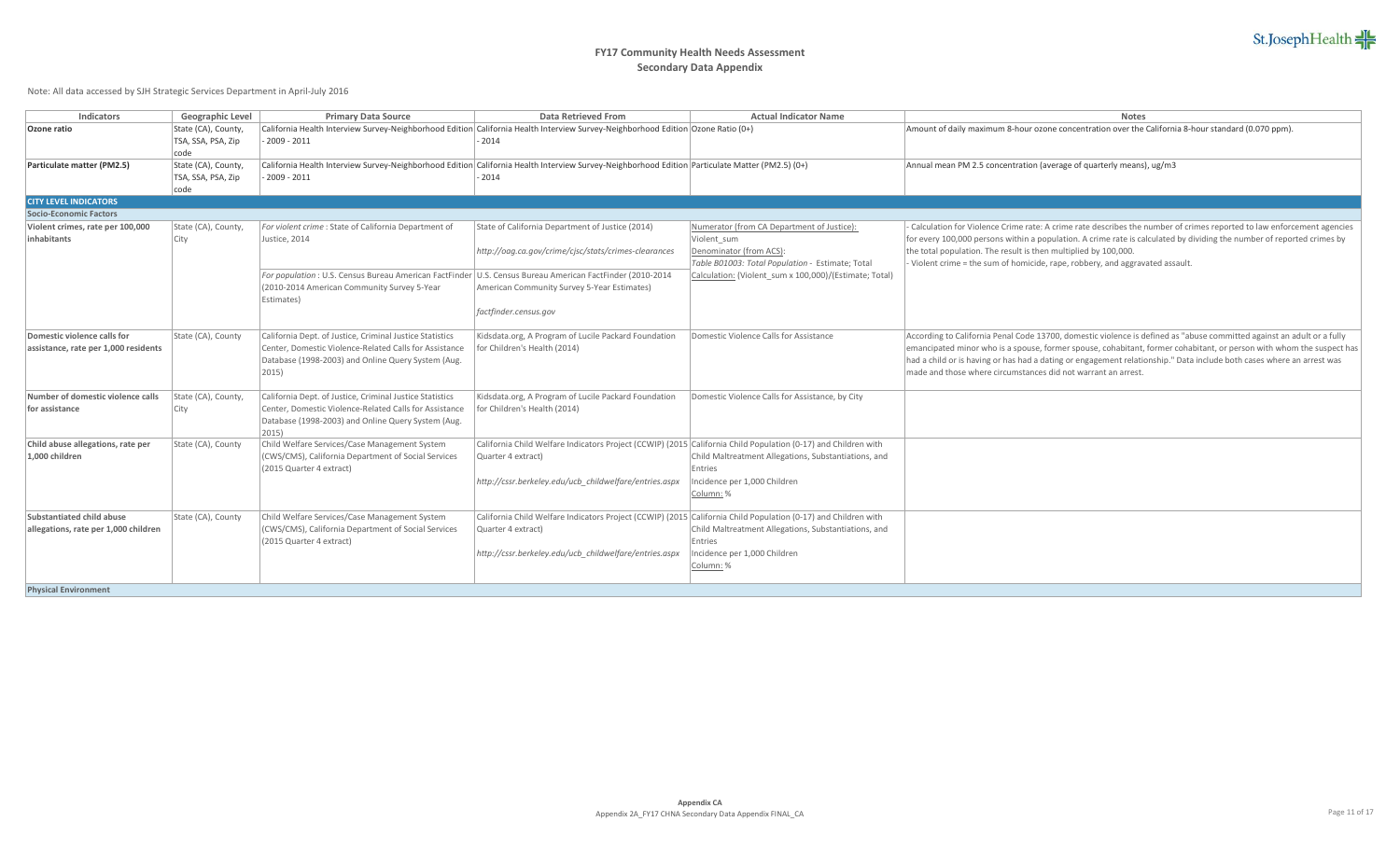| <b>Indicators</b>                                         | Geographic Level    | <b>Primary Data Source</b>                              | Data Retrieved From                                                                                                                         | <b>Actual Indicator Name</b>                               | <b>Notes</b>                                                                                                                          |
|-----------------------------------------------------------|---------------------|---------------------------------------------------------|---------------------------------------------------------------------------------------------------------------------------------------------|------------------------------------------------------------|---------------------------------------------------------------------------------------------------------------------------------------|
| Percent of population living within                       | County, City        | The Southern California Association of Governments      | California Department of Public Health (2012)                                                                                               | Public Transit Access: Percent of population residing      | Definition: Proportion of the population that resides within a $\frac{1}{2}$ mile of a transit stop with a headway of 15 minutes or   |
| half mile of transit (%)                                  |                     | (2012)                                                  |                                                                                                                                             | within 1/2 mile of a major transit stop                    | less during peak commute hours                                                                                                        |
|                                                           |                     | www.scag.ca.gov                                         |                                                                                                                                             | Column: p_trans_acc                                        | Transit stops included those served by one or more fixed route transit service with a frequency of 15 minutes or less                 |
|                                                           |                     | The Metropolitan Transportation Commission (2012)       |                                                                                                                                             |                                                            | during peak hours (6-9AM, 3-6PM). For the SCAG and MTC regions, stops with multiple routes whose average frequency                    |
|                                                           |                     | www.mtc.ca.gov;                                         |                                                                                                                                             |                                                            | was 15 minutes or less were included (e.g. 2 different bus routes with 30 minute frequencies each). Geospatial software               |
|                                                           |                     | - Transit Stops from the Sacramento Council of          |                                                                                                                                             |                                                            | $(ArcMAP 10.1)$ was used to identify census blocks with centroids inside $\frac{1}{2}$ mile buffers of the transit stops. Block-level |
|                                                           |                     | Governments (2008) www.sacog.org                        |                                                                                                                                             |                                                            | 2010 Census redistricting data (100% counts by race/ethnicity) was merged with blocks inside the transit access area, and             |
|                                                           |                     | Block-level population data by race and ethnicity from  |                                                                                                                                             |                                                            | population counts were aggregated by census tract, city/town, county, and region.                                                     |
|                                                           |                     | the U.S. Census Bureau: California State Data Center at |                                                                                                                                             |                                                            | - Strength and Limitations: Transit stops and service are subject to change and this analysis may not reflect recent                  |
|                                                           |                     | the California Department of Finance (2010)             |                                                                                                                                             |                                                            | changes. Census blocks are designated as inside or outside of transit buffers based on block centroids, which may result in           |
|                                                           |                     |                                                         |                                                                                                                                             |                                                            | small under- or overestimates of the population within buffer areas. The population data are from a slighter earlier time             |
|                                                           |                     |                                                         |                                                                                                                                             |                                                            | period (2010) than the transit data (2012), which may introduce a small error if the population numbers or demographics               |
|                                                           |                     |                                                         |                                                                                                                                             |                                                            | have changed. This indicator measures geographic access; however, other characteristics of public transit, such as                    |
|                                                           |                     |                                                         |                                                                                                                                             |                                                            | affordability and personal safety (e.g. crime), also impact transit use.                                                              |
|                                                           |                     |                                                         |                                                                                                                                             |                                                            |                                                                                                                                       |
| Percent of residents within half mile State (CA), County, |                     | California Protected Areas Database (CPAD version 1.8,  | California Department of Public Health (2010)                                                                                               | Access to Parks: Percent of residents within 1/2 mile of a | Definition: Percent of population within 1/2 mile of park, beach, open space, or coastline                                            |
| of a park, beach, or open space (%)                       | City                | 2012), maintained by GreenInfo Network, accessed        |                                                                                                                                             | park, beach, or open space                                 | The California Protected Areas Database (updated 2012) was obtained as a shape file from the CALANDS website. The                     |
|                                                           |                     | September, 2012 from CALANDS website at                 | https://www.cdph.ca.gov/programs/Pages/HealthyCom   Column: p_parkacc                                                                       |                                                            | database includes open space lands including parks, as well as open space lands with other uses, including: recreation,               |
|                                                           |                     | http://www.calands.org/. 2010 block-level population    | munityIndicators.aspx#DataIndAv                                                                                                             |                                                            | forestry, historical/cultural, habitat conservation, water supply, scenic areas, flood control, agricultural/ranching, and            |
|                                                           |                     | data by race and ethnicity from the U.S. Census Bureau  |                                                                                                                                             |                                                            | general open space. Parks greater than 1 acre with 'Open Access' designation were selected for analysis. Half mile buffers            |
|                                                           |                     | (provided by California State Data Center at the        |                                                                                                                                             |                                                            | were created around parks. Census blocks with centroids inside the parks buffer area were selected. 2010 block-level                  |
|                                                           |                     | California                                              |                                                                                                                                             |                                                            | Census redistricting data (100% count by race/ethnicity) were merged with blocks inside the parks buffer area. Block data             |
|                                                           |                     | Department of Finance)                                  |                                                                                                                                             |                                                            | were aggregated by census tract, city/town, county, region, and state. The percent of residents' access to parks were                 |
|                                                           |                     |                                                         |                                                                                                                                             |                                                            | calculated for each geographic level and for race/ethnicity strata. Regions were based on counties of metropolitan                    |
|                                                           |                     |                                                         |                                                                                                                                             |                                                            | transportation organizations (MPO) regions as reported in the 2010 California Regional Progress Report                                |
|                                                           |                     |                                                         |                                                                                                                                             |                                                            | (http://www.dot.ca.gov/hq/tpp/offices/orip/Collaborative%20Planning/Files/ CARegionalProgress_2-1-2011.pdf).                          |
|                                                           |                     |                                                         |                                                                                                                                             |                                                            | Standard errors, relative standard errors, and 95% upper and lower confidence intervals were calculated.                              |
|                                                           |                     |                                                         |                                                                                                                                             |                                                            | - Limitations: The California Protected Areas Database does not include tribal lands, lands used for active military                  |
|                                                           |                     |                                                         |                                                                                                                                             |                                                            | purposes, and properties protected through easements. The indicator takes into account the travel distance to park                    |
|                                                           |                     |                                                         |                                                                                                                                             |                                                            | borders, but does not take into account points of entry. The indicator does not take into account the quality of park                 |
|                                                           |                     |                                                         |                                                                                                                                             |                                                            | facilities, level of maintenance, specific amenities and services offered, or safety issues. While the indicator only                 |
|                                                           |                     |                                                         |                                                                                                                                             |                                                            | measures "walkable" distance, transportation to parks through private or public transit was not considered. Census                    |
|                                                           |                     |                                                         |                                                                                                                                             |                                                            | blocks are designated as inside or outside of park buffers based on block centroids, which can result in some                         |
|                                                           |                     |                                                         |                                                                                                                                             |                                                            | misclassification of population within buffer areas. The indicator does not include "mini parks" or "pocket parks",                   |
|                                                           |                     |                                                         |                                                                                                                                             |                                                            | sometimes defined as less than 1 acre. The indicator only includes beach and coastline areas that are part CPAD, and                  |
|                                                           |                     |                                                         |                                                                                                                                             |                                                            | known to be accessible to the public.                                                                                                 |
|                                                           |                     |                                                         |                                                                                                                                             |                                                            |                                                                                                                                       |
|                                                           |                     |                                                         |                                                                                                                                             |                                                            |                                                                                                                                       |
|                                                           |                     |                                                         |                                                                                                                                             |                                                            |                                                                                                                                       |
| <b>PARKSCORE INDEX</b>                                    |                     |                                                         |                                                                                                                                             |                                                            |                                                                                                                                       |
| ParkScore® index                                          | City                | The Trust for Public Land (2016)                        | The Trust for Public Land (2016)                                                                                                            | ParkScore® index                                           | The ParkScore® index measures how well the 100 largest U.S. cities are meeting the need for parks.                                    |
|                                                           |                     | http://parkscore.tpl.org/                               | http://parkscore.tpl.org/                                                                                                                   |                                                            |                                                                                                                                       |
| <b>HEALTH OUTCOMES</b>                                    |                     |                                                         |                                                                                                                                             |                                                            |                                                                                                                                       |
| Morbidity                                                 |                     |                                                         |                                                                                                                                             |                                                            |                                                                                                                                       |
| Fair or poor health (ages 0-17)                           | State (CA), County, |                                                         | California Health Interview Survey-Neighborhood Edition California Health Interview Survey-Neighborhood Edition Fair or poor health (0-17)  |                                                            | Child and teen respondents ages 0-17 with fair or poor health                                                                         |
|                                                           | TSA, SSA, PSA, Zip  | 2014                                                    | $-2014$                                                                                                                                     |                                                            |                                                                                                                                       |
|                                                           | code                |                                                         |                                                                                                                                             |                                                            |                                                                                                                                       |
| Fair or poor health (ages 18-64)                          | State (CA), County, |                                                         | California Health Interview Survey-Neighborhood Edition California Health Interview Survey-Neighborhood Edition Fair or poor health (18-64) |                                                            | Adult respondents ages 18-64 with fair or poor health.                                                                                |
|                                                           | TSA, SSA, PSA, Zip  | 2014                                                    | $-2014$                                                                                                                                     |                                                            |                                                                                                                                       |
|                                                           | code                |                                                         |                                                                                                                                             |                                                            |                                                                                                                                       |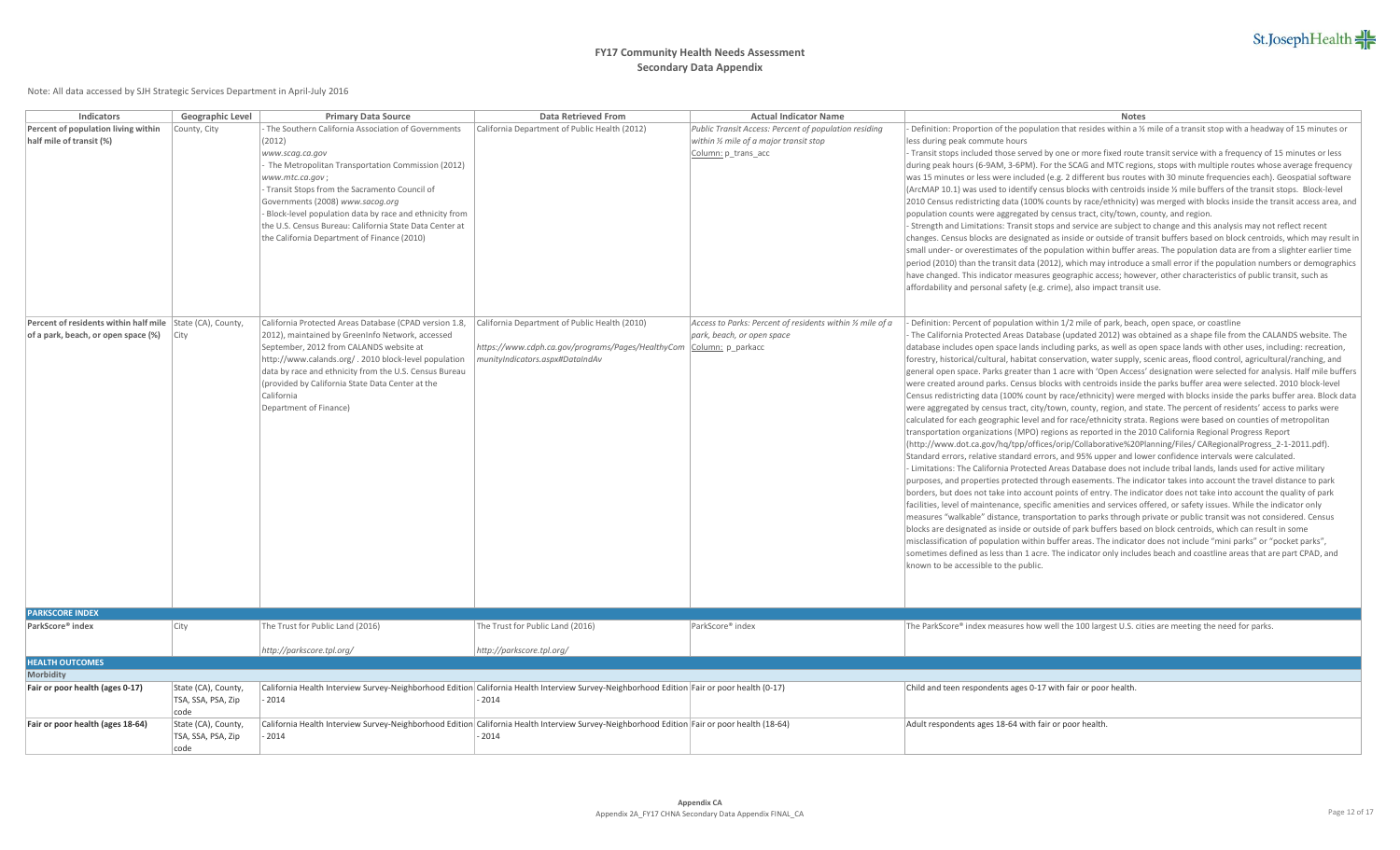| Indicators                                       | Geographic Level    | <b>Primary Data Source</b>                        | Data Retrieved From                                                                                                                       | <b>Actual Indicator Name</b>                          | <b>Notes</b>                                                                                                                  |
|--------------------------------------------------|---------------------|---------------------------------------------------|-------------------------------------------------------------------------------------------------------------------------------------------|-------------------------------------------------------|-------------------------------------------------------------------------------------------------------------------------------|
| Fair or poor health (ages 65+)                   | State (CA), County, |                                                   | California Health Interview Survey-Neighborhood Edition California Health Interview Survey-Neighborhood Edition Fair or poor health (65+) |                                                       | Older respondents ages 65+ with fair or poor health.                                                                          |
|                                                  | TSA, SSA, PSA, Zip  | $-2014$                                           | $-2014$                                                                                                                                   |                                                       |                                                                                                                               |
|                                                  | code                |                                                   |                                                                                                                                           |                                                       |                                                                                                                               |
| Poor physical health days                        | State (CA) & County | Behavioral Risk Factor Surveillance System        | County Health Rankings & Roadmaps (2016)                                                                                                  | Poor physical health days                             | Average number of physically unhealthy days reported in past 30 days (age-adjusted)                                           |
| Disabled population (%)                          | State (CA), County, | U.S. Census Bureau American FactFinder (2010-2014 | U.S. Census Bureau American FactFinder, (2014 ACS 5-                                                                                      | Table: \$1810: DISABILITY CHARACTERISTICS             | Disability = A long-lasting physical, mental, or emotional condition. This condition can make it difficult for a person to do |
|                                                  | TSA, SSA, PSA, Zip  | American Community Survey 5-Year Estimates)       | vear estimates: 2010 - 2014)                                                                                                              | Numerator:                                            | activities such as walking, climbing stairs, dressing, bathing, learning, or remembering. This condition can also impede a    |
|                                                  | code                |                                                   |                                                                                                                                           | With a disability; Estimate; Total civilian           | person from being able to go outside the home alone or to work at a job or business.                                          |
|                                                  |                     | factfinder.census.gov                             | factfinder.census.gov                                                                                                                     | noninstitutionalized population                       |                                                                                                                               |
|                                                  |                     |                                                   |                                                                                                                                           | Denominator(s):                                       |                                                                                                                               |
|                                                  |                     |                                                   |                                                                                                                                           | Total; Estimate; Total civilian noninstitutionalized  |                                                                                                                               |
|                                                  |                     |                                                   |                                                                                                                                           | population                                            |                                                                                                                               |
| Percent of population ages 0-State (CA), County, |                     | U.S. Census Bureau American FactFinder (2010-2014 | U.S. Census Bureau American FactFinder (2010-2014                                                                                         | Table: \$1810: DISABILITY CHARACTERISTICS             |                                                                                                                               |
|                                                  | TSA, SSA, PSA, Zip  | American Community Survey 5-Year Estimates)       | American Community Survey 5-Year Estimates)                                                                                               | Numerator:                                            |                                                                                                                               |
|                                                  | code                |                                                   |                                                                                                                                           | With a disability; Estimate; Population under 5 years |                                                                                                                               |
|                                                  |                     | factfinder.census.gov                             | factfinder.census.gov                                                                                                                     | Denominator(s):                                       |                                                                                                                               |
|                                                  |                     |                                                   |                                                                                                                                           | Total; Estimate; Population under 5 years             |                                                                                                                               |
|                                                  |                     |                                                   |                                                                                                                                           |                                                       |                                                                                                                               |
| Percent of population ages 5-State (CA), County, |                     | U.S. Census Bureau American FactFinder (2010-2014 | U.S. Census Bureau American FactFinder (2010-2014                                                                                         | Table: S1810: DISABILITY CHARACTERISTICS              |                                                                                                                               |
| 17                                               | TSA, SSA, PSA, Zip  | American Community Survey 5-Year Estimates)       | American Community Survey 5-Year Estimates)                                                                                               | Numerator:                                            |                                                                                                                               |
|                                                  | code                |                                                   |                                                                                                                                           | With a disability; Estimate; Population 5 to 17 years |                                                                                                                               |
|                                                  |                     | factfinder.census.gov                             | factfinder.census.gov                                                                                                                     | Denominator(s):                                       |                                                                                                                               |
|                                                  |                     |                                                   |                                                                                                                                           | Total; Estimate; Population 5 to 17 years             |                                                                                                                               |
|                                                  |                     |                                                   |                                                                                                                                           |                                                       |                                                                                                                               |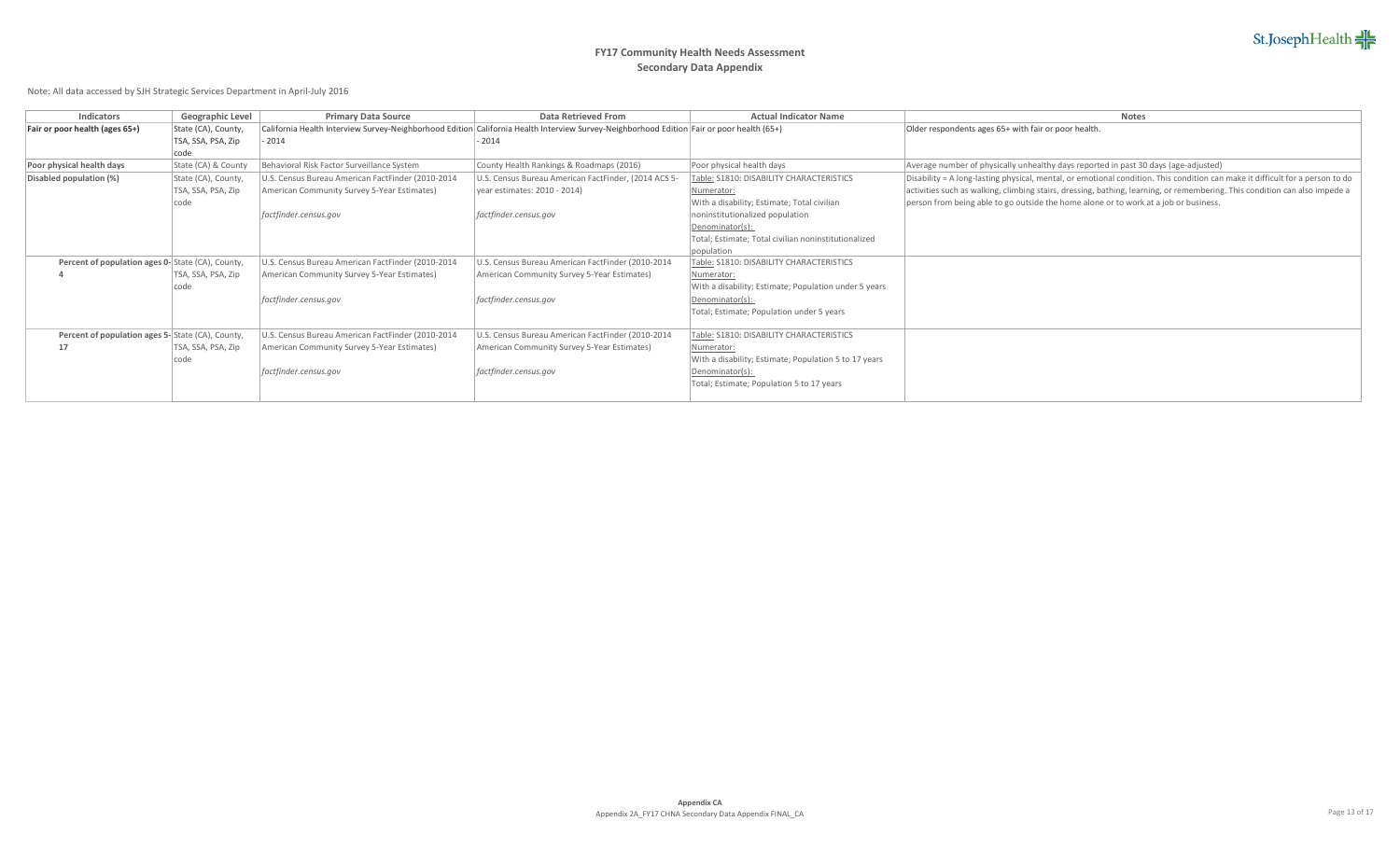

| Indicators                                                | Geographic Level           | <b>Primary Data Source</b>                                                                                                                              | Data Retrieved From                                  | <b>Actual Indicator Name</b>                              | Notes                                                                                    |
|-----------------------------------------------------------|----------------------------|---------------------------------------------------------------------------------------------------------------------------------------------------------|------------------------------------------------------|-----------------------------------------------------------|------------------------------------------------------------------------------------------|
| Percent of population ages                                | State (CA), County,        | U.S. Census Bureau American FactFinder (2010-2014                                                                                                       | U.S. Census Bureau American FactFinder (2010-2014    | Table: \$1810: DISABILITY CHARACTERISTICS                 |                                                                                          |
| 18-64                                                     | TSA, SSA, PSA, Zip         | American Community Survey 5-Year Estimates)                                                                                                             | American Community Survey 5-Year Estimates)          | Numerator:                                                |                                                                                          |
|                                                           | code                       |                                                                                                                                                         |                                                      | With a disability; Estimate; Population 18 to 64 years    |                                                                                          |
|                                                           |                            | factfinder.census.gov                                                                                                                                   | factfinder.census.gov                                | Denominator(s):                                           |                                                                                          |
|                                                           |                            |                                                                                                                                                         |                                                      | Total; Estimate; Population 18 to 64 years                |                                                                                          |
|                                                           |                            |                                                                                                                                                         |                                                      |                                                           |                                                                                          |
| Percent of population ages                                | State (CA), County,        | U.S. Census Bureau American FactFinder (2010-2014                                                                                                       | U.S. Census Bureau American FactFinder (2010-2014    | Table: S1810: DISABILITY CHARACTERISTICS                  |                                                                                          |
| $65+$                                                     | TSA, SSA, PSA, Zip         | American Community Survey 5-Year Estimates)                                                                                                             | American Community Survey 5-Year Estimates)          | Numerator:                                                |                                                                                          |
|                                                           | code                       |                                                                                                                                                         |                                                      | With a disability; Estimate; Population 65 years and over |                                                                                          |
|                                                           |                            | factfinder.census.gov                                                                                                                                   | factfinder.census.gov                                | Denominator(s)                                            |                                                                                          |
|                                                           |                            |                                                                                                                                                         |                                                      | Total; Estimate; Population 65 years and over             |                                                                                          |
|                                                           |                            |                                                                                                                                                         |                                                      |                                                           |                                                                                          |
| Low-birth weight (< 2500 grams) (%) State (CA), TSA, SSA, |                            | California Department of Public Health (2012)                                                                                                           | California Department of Public Health (2012)        | Numerator(s) Sum of:                                      |                                                                                          |
|                                                           | PSA, Zip code              |                                                                                                                                                         |                                                      | - Birthweight <1500 grams                                 |                                                                                          |
|                                                           |                            |                                                                                                                                                         |                                                      | Birthweight 1500-2499 grams                               |                                                                                          |
|                                                           |                            |                                                                                                                                                         |                                                      | Denominator(s):                                           |                                                                                          |
| <b>Chronic Conditions</b>                                 |                            |                                                                                                                                                         |                                                      | Total Births                                              |                                                                                          |
| Ever diagnosed with asthma (ages 1-                       | State (CA), County,        | California Health Interview Survey-Neighborhood Edition California Health Interview Survey-Neighborhood Edition Ever diagnosed with asthma (1-17)       |                                                      |                                                           | Child and teen respondents ages 1-17 who were ever diagnosed with asthma by a doctor.    |
|                                                           |                            | $-2014$                                                                                                                                                 | $-2014$                                              |                                                           |                                                                                          |
| 17)                                                       | TSA, SSA, PSA, Zip<br>code |                                                                                                                                                         |                                                      |                                                           |                                                                                          |
| Ever diagnosed with asthma (ages                          | State (CA), County,        | California Health Interview Survey-Neighborhood Edition California Health Interview Survey-Neighborhood Edition Ever diagnosed with asthma (18+)        |                                                      |                                                           | Adult respondents ages 18+ who were ever diagnosed with asthma by a doctor.              |
| $18+$                                                     | TSA, SSA, PSA, Zip         | $-2014$                                                                                                                                                 | $-2014$                                              |                                                           |                                                                                          |
|                                                           | code                       |                                                                                                                                                         |                                                      |                                                           |                                                                                          |
| Ever diagnosed with diabetes (ages                        | State (CA), County,        | California Health Interview Survey-Neighborhood Edition California Health Interview Survey-Neighborhood Edition Ever diagnosed with diabetes (18+)      |                                                      |                                                           | Adult respondents ages 18+ who were ever diagnosed with diabetes by a doctor.            |
| $18+$                                                     | TSA, SSA, PSA, Zip         | $-2014$                                                                                                                                                 | $-2014$                                              |                                                           |                                                                                          |
|                                                           | code                       |                                                                                                                                                         |                                                      |                                                           |                                                                                          |
| Pre-diabetes (ages 18+) (%)                               | State (CA), County         | Population: California Health Interview Survey (CHIS)                                                                                                   | UCLA Center for Health Policy Research (2013-2014)   | Prediabetes and Diabetes by County                        | Prediabetes estimates include adults with undiagnosed diabetes.                          |
|                                                           |                            | $(2013 - 2014)$                                                                                                                                         |                                                      |                                                           | Estimates of prediabetes are based on predictive models developed using 2009-2012 NHANES |
|                                                           |                            | Pre-diabetes Estimates: National Center for Health                                                                                                      |                                                      |                                                           | data and applied to CHIS 2013-14 data.                                                   |
|                                                           |                            | Statistics (NHANES) (2009-2012)                                                                                                                         |                                                      |                                                           |                                                                                          |
| Ever diagnosed with heart disease                         | State (CA), County,        | California Health Interview Survey-Neighborhood Edition California Health Interview Survey-Neighborhood Edition Ever diagnosed with heart disease (18+) |                                                      |                                                           | Adult respondents ages 18+ who were ever diagnosed with heart disease by a doctor.       |
| (ages 18+)                                                | TSA, SSA, PSA, Zip         | $-2014$                                                                                                                                                 | $-2014$                                              |                                                           |                                                                                          |
|                                                           | code                       |                                                                                                                                                         |                                                      |                                                           |                                                                                          |
| Cancer Rates (Age-adjusted rates per 100,000)             |                            |                                                                                                                                                         |                                                      |                                                           |                                                                                          |
| Breast cancer incidence (females only) State (CA), County |                            | California Cancer Registry (2009-2013)                                                                                                                  | Cancer Incidence and Mortality Inquiry System (2009- | Cancer Site: Breast (Female)                              | Age-Adjusted to the 2000 U.S. Standard Population. All rates per 100,000 population      |
|                                                           |                            |                                                                                                                                                         | $ 2013\rangle$                                       |                                                           | All references to "Hispanic" in indicator names were changed to "Latino"                 |
|                                                           |                            |                                                                                                                                                         |                                                      |                                                           |                                                                                          |
|                                                           |                            |                                                                                                                                                         | www.Cancer-rates.info                                |                                                           |                                                                                          |
| Cervical cancer incidence                                 | State (CA), County         | California Cancer Registry (2009-2013)                                                                                                                  | Cancer Incidence and Mortality Inquiry System (2009- | Cancer Site: Cervix Uteri                                 | Age-Adjusted to the 2000 U.S. Standard Population. All rates per 100,000 population      |
|                                                           |                            |                                                                                                                                                         | $ 2013\rangle$                                       |                                                           | All references to "Hispanic" in indicator names were changed to "Latino"                 |
|                                                           |                            |                                                                                                                                                         |                                                      |                                                           |                                                                                          |
|                                                           |                            |                                                                                                                                                         | www.Cancer-rates.info                                |                                                           |                                                                                          |
| Colorectal cancer incidence                               | State (CA), County         | California Cancer Registry (2009-2013)                                                                                                                  | Cancer Incidence and Mortality Inquiry System (2009- | Cancer Site: Colon and Rectum                             | Age-Adjusted to the 2000 U.S. Standard Population. All rates per 100,000 population      |
|                                                           |                            |                                                                                                                                                         | $ 2013\rangle$                                       |                                                           | All references to "Hispanic" in indicator names were changed to "Latino"                 |
|                                                           |                            |                                                                                                                                                         |                                                      |                                                           |                                                                                          |
|                                                           |                            |                                                                                                                                                         | www.Cancer-rates.info                                |                                                           |                                                                                          |
| Lung and Bronchus cancer incidence                        | State (CA), County         | California Cancer Registry (2009-2013)                                                                                                                  | Cancer Incidence and Mortality Inquiry System (2009- | Cancer Site: Lung and Bronchus                            | Age-Adjusted to the 2000 U.S. Standard Population. All rates per 100,000 population      |
|                                                           |                            |                                                                                                                                                         | $ 2013\rangle$                                       |                                                           | All references to "Hispanic" in indicator names were changed to "Latino"                 |
|                                                           |                            |                                                                                                                                                         |                                                      |                                                           |                                                                                          |
|                                                           |                            |                                                                                                                                                         | www.Cancer-rates.info                                |                                                           |                                                                                          |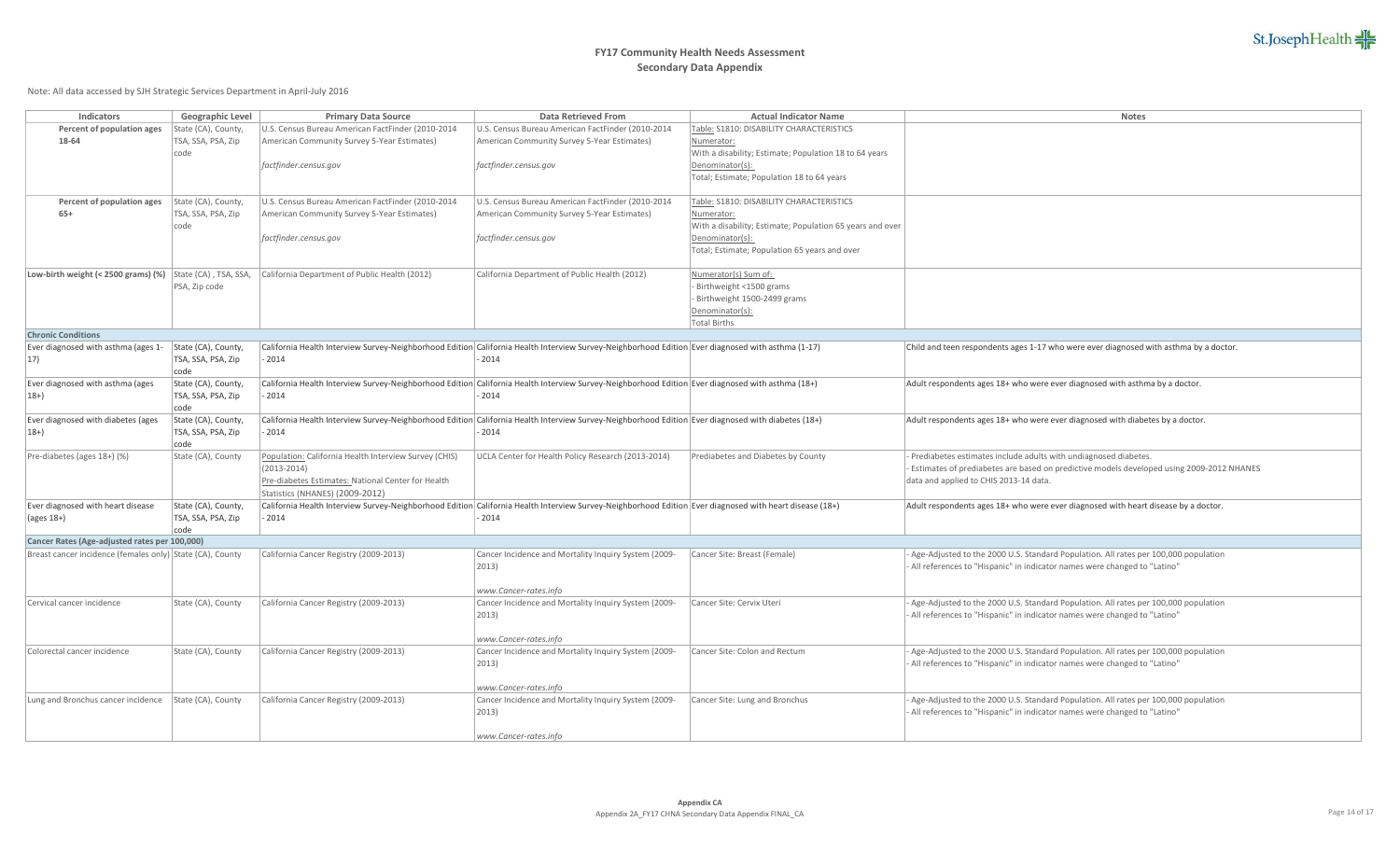

| Indicators                                                                                                                                                                                                                                                                            | Geographic Level           | <b>Primary Data Source</b>                                                                                | <b>Data Retrieved From</b>                                                                                                                                      | <b>Actual Indicator Name</b>                            | <b>Notes</b>                                                                                                                                                                                                                                    |  |  |
|---------------------------------------------------------------------------------------------------------------------------------------------------------------------------------------------------------------------------------------------------------------------------------------|----------------------------|-----------------------------------------------------------------------------------------------------------|-----------------------------------------------------------------------------------------------------------------------------------------------------------------|---------------------------------------------------------|-------------------------------------------------------------------------------------------------------------------------------------------------------------------------------------------------------------------------------------------------|--|--|
| Oral Cavity and Pharynx cancer                                                                                                                                                                                                                                                        | State (CA), County         | California Cancer Registry (2009-2013)                                                                    | Cancer Incidence and Mortality Inquiry System (2009-                                                                                                            | Cancer Site: Oral Cavity and Pharynx                    | Age-Adjusted to the 2000 U.S. Standard Population. All rates per 100,000 population                                                                                                                                                             |  |  |
| incidence                                                                                                                                                                                                                                                                             |                            |                                                                                                           | $ 2013\rangle$                                                                                                                                                  |                                                         | All references to "Hispanic" in indicator names were changed to "Latino"                                                                                                                                                                        |  |  |
|                                                                                                                                                                                                                                                                                       |                            |                                                                                                           |                                                                                                                                                                 |                                                         |                                                                                                                                                                                                                                                 |  |  |
|                                                                                                                                                                                                                                                                                       |                            |                                                                                                           | www.Cancer-rates.info                                                                                                                                           |                                                         |                                                                                                                                                                                                                                                 |  |  |
| Prostate cancer incidence                                                                                                                                                                                                                                                             | State (CA), County         | California Cancer Registry (2009-2013)                                                                    | Cancer Incidence and Mortality Inquiry System (2009-                                                                                                            | Cancer Site: Prostate                                   | Age-Adjusted to the 2000 U.S. Standard Population. All rates per 100,000 population                                                                                                                                                             |  |  |
|                                                                                                                                                                                                                                                                                       |                            |                                                                                                           | $ 2013\rangle$                                                                                                                                                  |                                                         | All references to "Hispanic" in indicator names were changed to "Latino"                                                                                                                                                                        |  |  |
|                                                                                                                                                                                                                                                                                       |                            |                                                                                                           |                                                                                                                                                                 |                                                         |                                                                                                                                                                                                                                                 |  |  |
|                                                                                                                                                                                                                                                                                       |                            |                                                                                                           | www.Cancer-rates.info                                                                                                                                           |                                                         |                                                                                                                                                                                                                                                 |  |  |
| <b>Mental Health</b>                                                                                                                                                                                                                                                                  |                            |                                                                                                           |                                                                                                                                                                 |                                                         |                                                                                                                                                                                                                                                 |  |  |
| Youth suicidal ideation (student                                                                                                                                                                                                                                                      | State (CA), County         | California Department of Education, California Healthy                                                    | Kidsdata.org, A Program of Lucile Packard Foundation                                                                                                            | Suicidal Ideation (Student Reported), by grade level    | Percentage of public school students in grades 9, 11, and non-traditional students who reported seriously considering                                                                                                                           |  |  |
| reported) - grades 9th, 11th, and non-<br>traditional students (%)                                                                                                                                                                                                                    |                            | Kids Survey and California Student Survey (WestEd)                                                        | for Children's Health (2011-2013)                                                                                                                               |                                                         | attempting suicide in the past 12 months<br>The 2011-2013 time period reflects data from school years 2011-12 and 2012-13. District- and county-level figures are                                                                               |  |  |
|                                                                                                                                                                                                                                                                                       |                            |                                                                                                           |                                                                                                                                                                 |                                                         |                                                                                                                                                                                                                                                 |  |  |
|                                                                                                                                                                                                                                                                                       |                            |                                                                                                           |                                                                                                                                                                 |                                                         | weighted proportions from the 2011-13 California Healthy Kids Survey, and state-level figures are weighted proportions<br>from the 2011-13 California Student Survey. The grade levels included in school district data depend on the grades    |  |  |
|                                                                                                                                                                                                                                                                                       |                            |                                                                                                           |                                                                                                                                                                 |                                                         | offered in each district; for example, high school districts do not include 7th grade data. "Non-Traditional" students are                                                                                                                      |  |  |
|                                                                                                                                                                                                                                                                                       |                            |                                                                                                           |                                                                                                                                                                 |                                                         | those enrolled in Community Day Schools or Continuation Education; according to Ed-Data, these schools make up about                                                                                                                            |  |  |
|                                                                                                                                                                                                                                                                                       |                            |                                                                                                           |                                                                                                                                                                 |                                                         | 10% of all public schools in California. N/A indicates that the survey was not administered in that period or that data are                                                                                                                     |  |  |
|                                                                                                                                                                                                                                                                                       |                            |                                                                                                           |                                                                                                                                                                 |                                                         | not available for that group. LNE (Low Number Event) indicates that for a specific answer there were fewer than 25                                                                                                                              |  |  |
|                                                                                                                                                                                                                                                                                       |                            |                                                                                                           |                                                                                                                                                                 |                                                         | respondents. N/R indicates that the sample is too small to be representative.                                                                                                                                                                   |  |  |
|                                                                                                                                                                                                                                                                                       |                            |                                                                                                           |                                                                                                                                                                 |                                                         |                                                                                                                                                                                                                                                 |  |  |
| Youth suicidal ideation (student                                                                                                                                                                                                                                                      | State (CA), County         | California Department of Education, California Healthy                                                    | Kidsdata.org, A Program of Lucile Packard Foundation                                                                                                            | Suicidal Ideation (Student Reported), by race/ethnicity | Percentage of public school students in grades 9, 11, and non-traditional students who reported seriously considering                                                                                                                           |  |  |
| reported) - grades 9th, 11th, and non-                                                                                                                                                                                                                                                |                            | Kids Survey and California Student Survey (WestEd)                                                        | for Children's Health (2011-2013)                                                                                                                               |                                                         | attempting suicide in the past 12 months.                                                                                                                                                                                                       |  |  |
| traditional students, by race/ethnicity<br>(% )                                                                                                                                                                                                                                       |                            |                                                                                                           |                                                                                                                                                                 |                                                         | All references to "Hispanic" in indicator names were changed to "Latino"                                                                                                                                                                        |  |  |
|                                                                                                                                                                                                                                                                                       |                            |                                                                                                           |                                                                                                                                                                 |                                                         | The 2011-2013 time period reflects data from school years 2011-12 and 2012-13. District- and county-level figures are<br>weighted proportions from the 2011-13 California Healthy Kids Survey, and state-level figures are weighted proportions |  |  |
|                                                                                                                                                                                                                                                                                       |                            |                                                                                                           |                                                                                                                                                                 |                                                         | from the 2011-13 California Student Survey. The grade levels included in school district data depend on the grades                                                                                                                              |  |  |
|                                                                                                                                                                                                                                                                                       |                            |                                                                                                           |                                                                                                                                                                 |                                                         | offered in each district; for example, high school districts do not include 7th grade data. "Non-Traditional" students are                                                                                                                      |  |  |
|                                                                                                                                                                                                                                                                                       |                            |                                                                                                           |                                                                                                                                                                 |                                                         | those enrolled in Community Day Schools or Continuation Education; according to Ed-Data, these schools make up about                                                                                                                            |  |  |
|                                                                                                                                                                                                                                                                                       |                            |                                                                                                           |                                                                                                                                                                 |                                                         | 10% of all public schools in California. N/A indicates that the survey was not administered in that period or that data are                                                                                                                     |  |  |
|                                                                                                                                                                                                                                                                                       |                            |                                                                                                           |                                                                                                                                                                 |                                                         | not available for that group. LNE (Low Number Event) indicates that for a specific answer there were fewer than 25                                                                                                                              |  |  |
|                                                                                                                                                                                                                                                                                       |                            |                                                                                                           |                                                                                                                                                                 |                                                         | respondents. N/R indicates that the sample is too small to be representative.                                                                                                                                                                   |  |  |
|                                                                                                                                                                                                                                                                                       |                            |                                                                                                           |                                                                                                                                                                 |                                                         |                                                                                                                                                                                                                                                 |  |  |
| Suicide rate per 100,000 youth (ages                                                                                                                                                                                                                                                  | State (CA), County         |                                                                                                           | California Department of Public Health, Death Statistical   Kidsdata.org, A Program of Lucile Packard Foundation                                                | Youth Suicide Rate                                      | Figures are presented as rates (per 100,000 youth ages 15-24) over three-year periods.                                                                                                                                                          |  |  |
| $15 - 24$                                                                                                                                                                                                                                                                             |                            | Master Files; CDC, Mortality data on WONDER (Apr.<br>2015); California Department of Finance, Race/Ethnic | for Children's Health (2011-2013)                                                                                                                               |                                                         |                                                                                                                                                                                                                                                 |  |  |
|                                                                                                                                                                                                                                                                                       |                            | Population with Age and Sex Detail, 1990-1999, 2000-                                                      |                                                                                                                                                                 |                                                         |                                                                                                                                                                                                                                                 |  |  |
|                                                                                                                                                                                                                                                                                       |                            | 2010, 2010-2060 (Apr. 2015)                                                                               |                                                                                                                                                                 |                                                         |                                                                                                                                                                                                                                                 |  |  |
|                                                                                                                                                                                                                                                                                       |                            |                                                                                                           |                                                                                                                                                                 |                                                         |                                                                                                                                                                                                                                                 |  |  |
| Number of youth suicides (ages 15-                                                                                                                                                                                                                                                    | State (CA), County         | California Dept. of Public Health, Death Statistical                                                      | Kidsdata.org, A Program of Lucile Packard Foundation                                                                                                            | Number of Youth Suicides, by race/ethnicity             | Number of suicides by children/youth ages 5-24, by age group.                                                                                                                                                                                   |  |  |
| [24], by race/ethnicity                                                                                                                                                                                                                                                               |                            | Master Files; CDC, Mortality data on WONDER (Apr.                                                         | for Children's Health (2013)                                                                                                                                    |                                                         |                                                                                                                                                                                                                                                 |  |  |
|                                                                                                                                                                                                                                                                                       |                            | 2015                                                                                                      |                                                                                                                                                                 |                                                         |                                                                                                                                                                                                                                                 |  |  |
| Poor mental health days (age-                                                                                                                                                                                                                                                         | State (CA), County         | Behavioral Risk Factor Surveillance System (2014)                                                         | County Health Rankings & Roadmaps (2016)                                                                                                                        | Poor mental health days                                 | Average number of mentally unhealthy days reported in past 30 days (age-adjusted).                                                                                                                                                              |  |  |
| adjusted)                                                                                                                                                                                                                                                                             |                            |                                                                                                           |                                                                                                                                                                 |                                                         |                                                                                                                                                                                                                                                 |  |  |
| Suicidal Ideation (ages 18*)                                                                                                                                                                                                                                                          | State (CA), County         | California Health Interview Survey-2014                                                                   | ask.chis.ucla.edu                                                                                                                                               | Ever seriously thought about committing suicide         | Survey respondents ages 18+ were asked: "Have you ever seriously thought about commiitting sucide?"                                                                                                                                             |  |  |
| Adults with likely serious                                                                                                                                                                                                                                                            | State (CA), County,        | 2014                                                                                                      | California Health Interview Survey-Neighborhood Edition California Health Interview Survey-Neighborhood Edition Serious psychological distress (18+)<br>$-2014$ |                                                         | Constructed using the Kessler 6 series for adults ages 18+ who reported serious psychological distress in the past 12<br>months (K6 score $\geq$ 13).                                                                                           |  |  |
| psychological stress (ages 18+)                                                                                                                                                                                                                                                       | TSA, SSA, PSA, Zip<br>code |                                                                                                           |                                                                                                                                                                 |                                                         |                                                                                                                                                                                                                                                 |  |  |
| Emergency Room (ER) Utilization - Mental Health                                                                                                                                                                                                                                       |                            |                                                                                                           |                                                                                                                                                                 |                                                         |                                                                                                                                                                                                                                                 |  |  |
| Adult age-adjusted ER rate due to<br>California Office of Statewide Health Planning and<br>County (Orange<br>Orange County's Healthier Together (2011-2013)<br>Age-Adjusted ER Rate due to Mental Health<br>All references to "Hispanic" in indicator names were changed to "Latino." |                            |                                                                                                           |                                                                                                                                                                 |                                                         |                                                                                                                                                                                                                                                 |  |  |
| mental health (rate per 10,000)                                                                                                                                                                                                                                                       |                            | County only), Zip code   Development (2011-2013)                                                          |                                                                                                                                                                 |                                                         |                                                                                                                                                                                                                                                 |  |  |
|                                                                                                                                                                                                                                                                                       | (Orange County only)       |                                                                                                           | www.ochealthiertogether.org                                                                                                                                     |                                                         |                                                                                                                                                                                                                                                 |  |  |
|                                                                                                                                                                                                                                                                                       |                            |                                                                                                           |                                                                                                                                                                 |                                                         |                                                                                                                                                                                                                                                 |  |  |
| <b>Mortality</b>                                                                                                                                                                                                                                                                      |                            |                                                                                                           |                                                                                                                                                                 |                                                         |                                                                                                                                                                                                                                                 |  |  |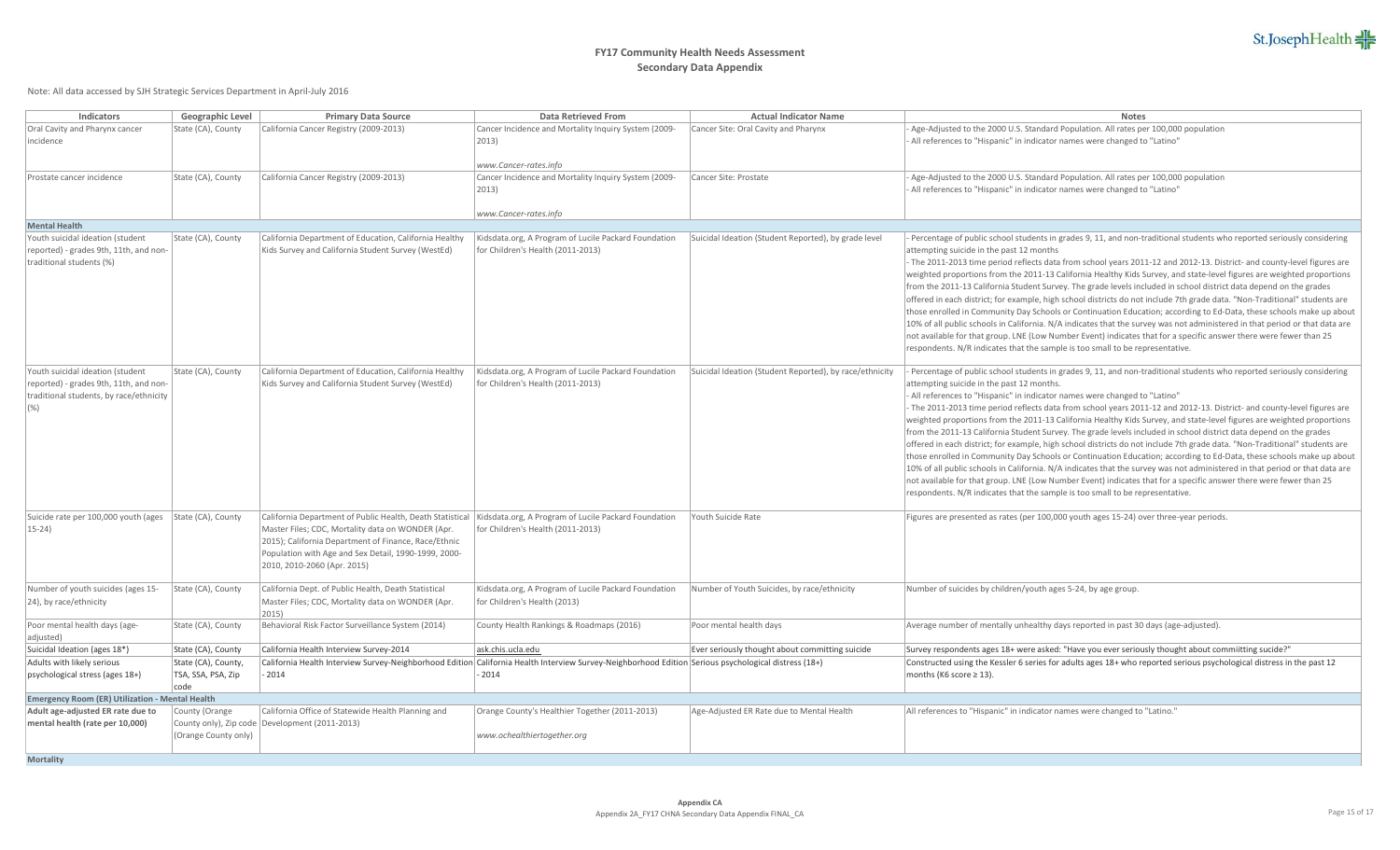

| <b>Indicators</b>                                       | Geographic Level      | <b>Primary Data Source</b>                                                   | <b>Data Retrieved From</b>                                                                                                                                           | <b>Actual Indicator Name</b>                                                                                                                               | <b>Notes</b>                                                                                                                                                                    |
|---------------------------------------------------------|-----------------------|------------------------------------------------------------------------------|----------------------------------------------------------------------------------------------------------------------------------------------------------------------|------------------------------------------------------------------------------------------------------------------------------------------------------------|---------------------------------------------------------------------------------------------------------------------------------------------------------------------------------|
| Age-Adjusted Death Rate per 100,000                     |                       | Orange County Master Death Files; California                                 |                                                                                                                                                                      | Orange County's Healthier Together for city data; County Age-Adjusted Death Rate per 100,000 population due to Orange County city and zip code level data: |                                                                                                                                                                                 |
| population due to any cause (2011-                      | State, County, City   | Department of Public Health, 2011-2013, Death                                | Health Status Profiles 2015 for county and state data                                                                                                                | any cause (2011-2013)                                                                                                                                      | http://www.ochealthiertogether.org/index.php?module=indicators&controller=index&action=view&indicatorId=5283&lo                                                                 |
| $ 2013\rangle$                                          |                       | (Orange County only); Statistical Master Files                               |                                                                                                                                                                      |                                                                                                                                                            | caleTypeId=3 County Level data: http://www.cdph.ca.gov/programs/ohir/Documents/OHIRProfiles2015.pdf                                                                             |
|                                                         | Zip code (Orange      |                                                                              |                                                                                                                                                                      |                                                                                                                                                            |                                                                                                                                                                                 |
|                                                         | County only)          |                                                                              |                                                                                                                                                                      |                                                                                                                                                            |                                                                                                                                                                                 |
| <b>HEALTH BEHAVIORS</b>                                 |                       |                                                                              |                                                                                                                                                                      |                                                                                                                                                            |                                                                                                                                                                                 |
| Overweight for ages 2-11 (weight $\ge$                  | State (CA), County,   |                                                                              | California Health Interview Survey-Neighborhood Edition California Health Interview Survey-Neighborhood Edition Overweight for age (weight ≥ 95th percentile) (2-11) |                                                                                                                                                            | This variable assigns overweight for age to children, and is constructed using sex, age (in months) and weight (does NOT                                                        |
| 95th percentile)                                        | TSA, SSA, PSA, Zip    | 2014                                                                         | $-2014$                                                                                                                                                              |                                                                                                                                                            | factor in height). For more information, seehttp://bit.ly/wtageinf andhttp://bit.ly/wtage.                                                                                      |
|                                                         | code                  |                                                                              |                                                                                                                                                                      |                                                                                                                                                            |                                                                                                                                                                                 |
| Overweight or obese (BMI ≥ 85th                         | State (CA), County,   |                                                                              | California Health Interview Survey-Neighborhood Edition California Health Interview Survey-Neighborhood Edition Overweight or obese (BMI ≥ 85th percentile) (12-17)  |                                                                                                                                                            | Teen respondents ages 12-17 who ranked higher than the 85th percentile in the CDC 2010 recommendations on assigning                                                             |
| percentile) (ages 12-17)                                | TSA, SSA, PSA, Zip    | 2014                                                                         | - 2014                                                                                                                                                               |                                                                                                                                                            | body mass index (BMI).                                                                                                                                                          |
|                                                         | code                  |                                                                              |                                                                                                                                                                      |                                                                                                                                                            |                                                                                                                                                                                 |
| Obese (BMI ≥ 30) (ages 18+)                             | State (CA), County,   |                                                                              | California Health Interview Survey-Neighborhood Edition California Health Interview Survey-Neighborhood Edition Obese (BMI ≥ 30) (18+)                               |                                                                                                                                                            | Adult respondents ages 18+ who had a body mass index (BMI) of 30.0 or above. BMI was calculated using respondent's                                                              |
|                                                         | TSA, SSA, PSA, Zip    | 2014                                                                         | $-2014$                                                                                                                                                              |                                                                                                                                                            | self-reported weight and height.                                                                                                                                                |
|                                                         | code                  |                                                                              |                                                                                                                                                                      |                                                                                                                                                            |                                                                                                                                                                                 |
|                                                         |                       |                                                                              |                                                                                                                                                                      |                                                                                                                                                            |                                                                                                                                                                                 |
| Food environment index                                  | State (CA), County    | USDA Food Environment Atlas - Map the Meal Gap                               | County Health Rankings & Roadmaps (2016)                                                                                                                             | Food environment index                                                                                                                                     | Index of factors that contribute to a healthy food environment, 0 (worst) to 10 (best)                                                                                          |
|                                                         |                       | (2013)                                                                       |                                                                                                                                                                      |                                                                                                                                                            |                                                                                                                                                                                 |
| Sugary drink consumption 1 or more                      | State (CA), County,   |                                                                              | California Health Interview Survey-Neighborhood Edition California Health Interview Survey-Neighborhood Edition Sugary drink consumption 1+ times per day (18+)      |                                                                                                                                                            | Adult respondents aged 18+ who consumed soda or sugar sweetened beverages at least 1 time per day.                                                                              |
| times per day (ages 18+)                                | TSA, SSA, PSA, Zip    | 2014                                                                         | 2014                                                                                                                                                                 |                                                                                                                                                            |                                                                                                                                                                                 |
|                                                         | code                  |                                                                              |                                                                                                                                                                      |                                                                                                                                                            |                                                                                                                                                                                 |
| Regular physical activity (ages 5-17)                   | State (CA), County,   |                                                                              | California Health Interview Survey-Neighborhood Edition California Health Interview Survey-Neighborhood Edition Regular physical activity (5-17)                     |                                                                                                                                                            | Children and teens ages 5-17 who engaged in at least 60 minutes of physical activity daily in the past week, excluding                                                          |
|                                                         | TSA, SSA, PSA, Zip    | 2014                                                                         | 2014                                                                                                                                                                 |                                                                                                                                                            | physical education.                                                                                                                                                             |
|                                                         | code                  |                                                                              |                                                                                                                                                                      |                                                                                                                                                            |                                                                                                                                                                                 |
| Walked at least 150 minutes (ages                       | State (CA), County,   |                                                                              | California Health Interview Survey-Neighborhood Edition California Health Interview Survey-Neighborhood Edition Walked at least 150 minutes (18+)                    |                                                                                                                                                            | Adults ages 18+ who walked for transportation or leisure for at least 150 minutes in the past week.                                                                             |
| $ 18+ \rangle$                                          | TSA, SSA, PSA, Zip    | 2014                                                                         | $-2014$                                                                                                                                                              |                                                                                                                                                            |                                                                                                                                                                                 |
|                                                         | code                  |                                                                              |                                                                                                                                                                      |                                                                                                                                                            |                                                                                                                                                                                 |
| Number of newly diagnosed                               | State (CA), County    | National Center for HIV/AIDS, Viral Hepatitis, STD, and                      | County Health Rankings & Roadmaps (2016)                                                                                                                             | Sexually transmitted infections                                                                                                                            |                                                                                                                                                                                 |
| chlamydia cases per 100,000                             |                       | TB Prevention, (2013)                                                        |                                                                                                                                                                      |                                                                                                                                                            |                                                                                                                                                                                 |
| population                                              |                       |                                                                              |                                                                                                                                                                      |                                                                                                                                                            |                                                                                                                                                                                 |
| Percentage of births delivered by                       | State (CA), TSA, SSA, | California Department of Public Health (2012)                                | California Department of Public Health (2012)                                                                                                                        | Numerator(s):                                                                                                                                              |                                                                                                                                                                                 |
| mothers ages <20                                        | PSA and Zip code      |                                                                              |                                                                                                                                                                      | -Mother's Age at Delivery <20                                                                                                                              |                                                                                                                                                                                 |
|                                                         |                       |                                                                              |                                                                                                                                                                      | Denominator(s):                                                                                                                                            |                                                                                                                                                                                 |
|                                                         |                       |                                                                              |                                                                                                                                                                      | <b>Total Births</b>                                                                                                                                        |                                                                                                                                                                                 |
| Number of births per 1000 teens ages State (CA), County |                       | California Department of Finance, California Department   Kidsdata.org, 2013 |                                                                                                                                                                      | <b>Teen Births</b>                                                                                                                                         | http://www.kidsdata.org/                                                                                                                                                        |
| $15 - 19$                                               |                       | of Public Health, Center for Health Statistics, Birth                        |                                                                                                                                                                      |                                                                                                                                                            |                                                                                                                                                                                 |
|                                                         |                       | <b>Statistical Master Files</b>                                              |                                                                                                                                                                      |                                                                                                                                                            |                                                                                                                                                                                 |
| Alcohol, Tobacco, and Substance Use                     |                       |                                                                              |                                                                                                                                                                      |                                                                                                                                                            |                                                                                                                                                                                 |
| Current smoker (ages 18+)                               | State (CA), County,   |                                                                              | California Health Interview Survey-Neighborhood Edition California Health Interview Survey-Neighborhood Edition Current smoker (18+)                                 |                                                                                                                                                            | Adult respondents ages 18+ were asked a series of smoking-related questions to obtain a current smoker status.                                                                  |
|                                                         | TSA, SSA, PSA, Zip    | $-2014$                                                                      | $-2014$                                                                                                                                                              |                                                                                                                                                            |                                                                                                                                                                                 |
|                                                         | code                  |                                                                              |                                                                                                                                                                      |                                                                                                                                                            |                                                                                                                                                                                 |
| Percentage of adults reporting binge                    | State (CA), County    | Behavioral Risk Factor Surveillance System (2014)                            | County Health Rankings & Roadmaps (2016)                                                                                                                             | <b>Excessive drinking</b>                                                                                                                                  |                                                                                                                                                                                 |
| or heavy drinking                                       |                       |                                                                              |                                                                                                                                                                      |                                                                                                                                                            |                                                                                                                                                                                 |
| Alcohol impaired driving deaths (%)                     | State (CA), County    | Fatality Analysis Reporting System (2010-2014)                               | County Health Rankings & Roadmaps (2016)                                                                                                                             | Alcohol-impaired driving deaths                                                                                                                            | - Percentage of driving deaths with alcohol involvement.                                                                                                                        |
|                                                         |                       |                                                                              |                                                                                                                                                                      |                                                                                                                                                            | - Each year's data are weighted equally.                                                                                                                                        |
| Youth alcohol/drug use in the past                      | State (CA), County    | California Department of Education, California Healthy                       | Kidsdata.org, A Program of Lucile Packard Foundation                                                                                                                 | Alcohol/Drug Use in Past Month (Student Reported), by                                                                                                      | Percentage of public school students in grades 7, 9, 11, and non-traditional students reporting whether they used alcohol                                                       |
| month (student reported) - grades                       |                       | Kids Survey and California Student Survey (WestEd)                           | for Children's Health (2011-2013)                                                                                                                                    | grade level                                                                                                                                                | or any illegal drug (excluding tobacco) in the past 30 days.                                                                                                                    |
| 7th, 9th, 11th, and non-traditional                     |                       | $(2011 - 2013)$                                                              |                                                                                                                                                                      |                                                                                                                                                            |                                                                                                                                                                                 |
| students (%)                                            |                       |                                                                              |                                                                                                                                                                      |                                                                                                                                                            |                                                                                                                                                                                 |
| Youth alcohol/drug use in the past                      | State (CA), County    | California Department of Education, California Healthy                       | Kidsdata.org, A Program of Lucile Packard Foundation                                                                                                                 |                                                                                                                                                            | Alcohol/Drug Use in Past Month (Student Reported), by Percentage of public school students in grades 7, 9, 11, and non-traditional students reporting whether they used alcohol |
|                                                         |                       |                                                                              | for Children's Health (2011-2013)                                                                                                                                    | race/ethnicity                                                                                                                                             |                                                                                                                                                                                 |
| month (student reported) - grades                       |                       | Kids Survey and California Student Survey (WestEd)                           |                                                                                                                                                                      |                                                                                                                                                            | or any illegal drug (excluding tobacco) in the past 30 days.                                                                                                                    |
| 7th, 9th, 11th, and non-traditional                     |                       | $(2011 - 2013)$                                                              |                                                                                                                                                                      |                                                                                                                                                            |                                                                                                                                                                                 |
| students, by race/ethnicity (%)                         |                       |                                                                              |                                                                                                                                                                      |                                                                                                                                                            |                                                                                                                                                                                 |
| <b>CLINICAL CARE</b>                                    |                       |                                                                              |                                                                                                                                                                      |                                                                                                                                                            |                                                                                                                                                                                 |
|                                                         |                       |                                                                              |                                                                                                                                                                      |                                                                                                                                                            |                                                                                                                                                                                 |